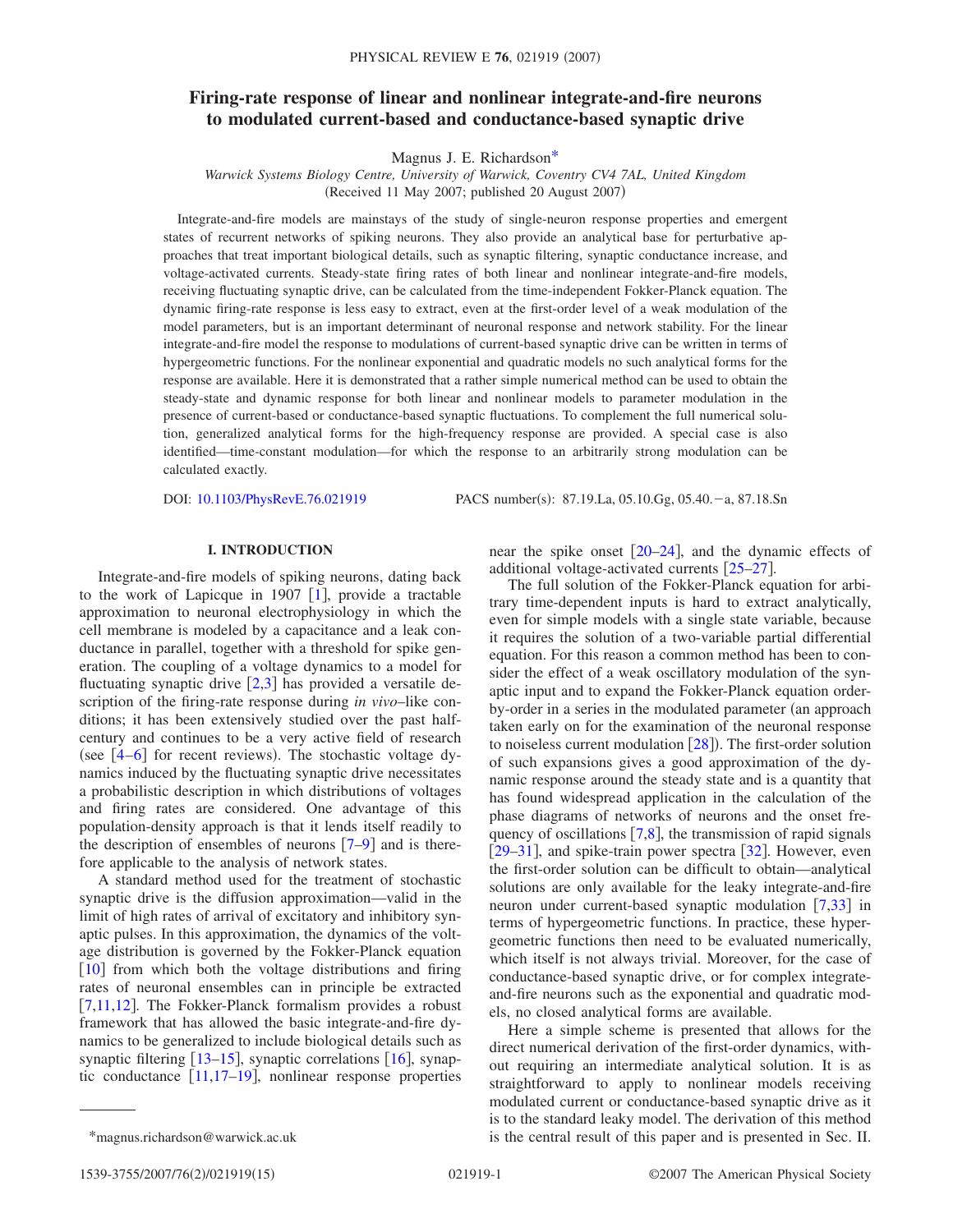In the following sections, examples are given for the application of this method to both leaky and nonlinear models. The high-frequency asymptotics are also extracted in analytic form and compared with the numerical solutions. In the next section, the general framework for the steady-state and first-order descriptions is presented. In Sec. III the case of current-based synaptic drive is treated and in Sec. IV the analysis is extended to conductance-based synaptic drive. Technical details of the numerical implementation are given in the Appendices, together with the analytical derivation of the high-frequency asymptotics. Further applications and extensions of the methodology are considered in the Discussion section.

#### **II. GENERAL CONSIDERATIONS**

Common to all probabilistic treatments of voltage trajectories in neuronal ensembles is the *continuity equation*. This relates the probability density *P* of finding a neuron near a voltage *V* to the current *J* of neurons whose dynamics brings them past a voltage *V* at a time *t*

$$
\frac{\partial P}{\partial t} + \frac{\partial J}{\partial V} = 0.
$$
 (1)

<span id="page-1-0"></span>For the models considered in this paper the synaptic drive is treated in the diffusion approximation. The dynamics of the probability density therefore obeys a Fokker-Planck equation [[10](#page-13-7)] which takes the form

$$
\frac{\partial P}{\partial t} = \mathcal{L}P.\tag{2}
$$

<span id="page-1-1"></span>The operator  $\mathcal L$  contains derivatives up to second order in voltage. Its form depends on the underlying neuronal dynamics which are governed by some set of parameters  $\{\alpha, \beta, \gamma, \ldots\}$  which, for example, could be the synaptic noise strength, rate of excitatory input, etc.

Comparison of Eqs.  $(1)$  $(1)$  $(1)$  and  $(2)$  $(2)$  $(2)$  leads to the identification of a current operator  $\mathcal J$ 

$$
JP = J,\tag{3}
$$

which is an operator comprising a first-order derivative of voltage, as can be deduced from its relation to the Fokker-Planck operator  $\mathcal{L}$ .

The spike and reset of the model is accounted for by boundary conditions that deal with the process of spike emission. These conditions comprise a threshold at  $V_{th}$  and a reset to *V*re, though the exact interpretation of the threshold differs between linear and nonlinear models. The threshold and reset impose the following boundary conditions on the probability density and current

$$
P(V_{\text{th}-},t) = P(V_{\text{re}+},t) - P(V_{\text{re}-},t) = 0,\tag{4}
$$

$$
J(V_{\text{th}-},t) = J(V_{\text{re}+},t) - J(V_{\text{re}-},t) = r(t),
$$
\n(5)

<span id="page-1-2"></span>where the  $\pm$  subscripts denote the limit taken towards the value from below  $(-)$  or above  $(+)$  and the current just below threshold is equivalent to the firing rate  $r(t)$ . For future

convenience, in the numerical solutions of the system a further condition, restricting the voltage to be above a lower bound  $V_{\text{lb}}$ , is also enforced

$$
J(V_{\text{lb}},t) = 0.\t\t(6)
$$

<span id="page-1-3"></span>Here  $V_{\text{lb}}$  is chosen to be sufficiently negative that its precise value has a negligible impact on the evaluation of the firing rate and probability density (here *V*<sub>lb</sub>=−100 mV). However, certain alternatives to the classical IF model  $[17,34,35]$  $[17,34,35]$  $[17,34,35]$  $[17,34,35]$  $[17,34,35]$  include this boundary explicitly to approximate the effect of the inhibitory reversal potential; for such cases, a higher value of  $V_{\text{lb}}$  should be chosen.

## **A. Treatment of a weak modulation**

The case of a weak perturbation is now considered in which one of the parameters,  $\alpha$  is varied cosinusoidally at an angular frequency  $\omega$ 

$$
\alpha(t) = \alpha_0 + \alpha_1 \cos(\omega t). \tag{7}
$$

<span id="page-1-5"></span>This leads to variations in all state variables that, to first order in  $\alpha_1$ , are also cosinusoidal with a phase shift:

$$
P(V,t) = P_0(V) + P_\alpha(V)\cos[\omega t + \psi_\alpha(V)],\tag{8}
$$

$$
J(V,t) = J_0(V) + J_\alpha(V)\cos[\omega t + \gamma_\alpha(V)],\tag{9}
$$

$$
r(t) = r_0 + r_\alpha \cos(\omega t + \rho_\alpha). \tag{10}
$$

It proves convenient to consider an allied system which is driven by a sinusoidal drive so that the effect of the modulation can be written in complex form, greatly simplifying the treatment. For example,

$$
r_{\alpha}\cos(\omega t + \rho_{\alpha}) + ir_{\alpha}\sin(\omega t + \rho_{\alpha}) = \hat{r}_{\alpha}e^{i\omega t}.
$$
 (11)

The amplitude  $r_\alpha$  and phase  $\rho_\alpha$  of the complex  $\hat{r}_\alpha$ , as well as those for  $\hat{P}_\alpha$  and  $\hat{J}_\alpha$ , together characterize the response properties to a modulation of the parameter  $\alpha$ .

<span id="page-1-6"></span>The Fokker-Planck equations for the steady-state and dynamic perturbations may be written in the form

$$
0 = \mathcal{L}_0 P_0 \quad \text{and} \quad i\omega \hat{P}_\alpha = \mathcal{L}_0 \hat{P}_\alpha + \frac{\partial F_\alpha}{\partial V}, \tag{12}
$$

<span id="page-1-4"></span>where  $\mathcal{L}_0$  is the Fokker-Planck operator with all its parameters  $\{\alpha_0, \beta_0, \gamma_0, \ldots\}$  set at their steady-state values. The inhomogeneous term  $F_{\alpha}$  is defined by

$$
F_{\alpha} = -\mathcal{J}_{\alpha} P_0 \quad \text{where } \mathcal{J}_{\alpha} = \alpha_1 \left. \frac{\partial \mathcal{J}}{\partial \alpha} \right|_{\alpha = \alpha_0}.
$$
 (13)

The notation is a little heavy at this stage due to the requirement of treating the problem generally. It simplifies considerably as soon as a specific case is considered.

## **B. Method for the numerical solution**

The strategy essentially involves breaking the Fokker-Planck equation into two simultaneous first-order equations for the current *J* and probability density *P*. These equations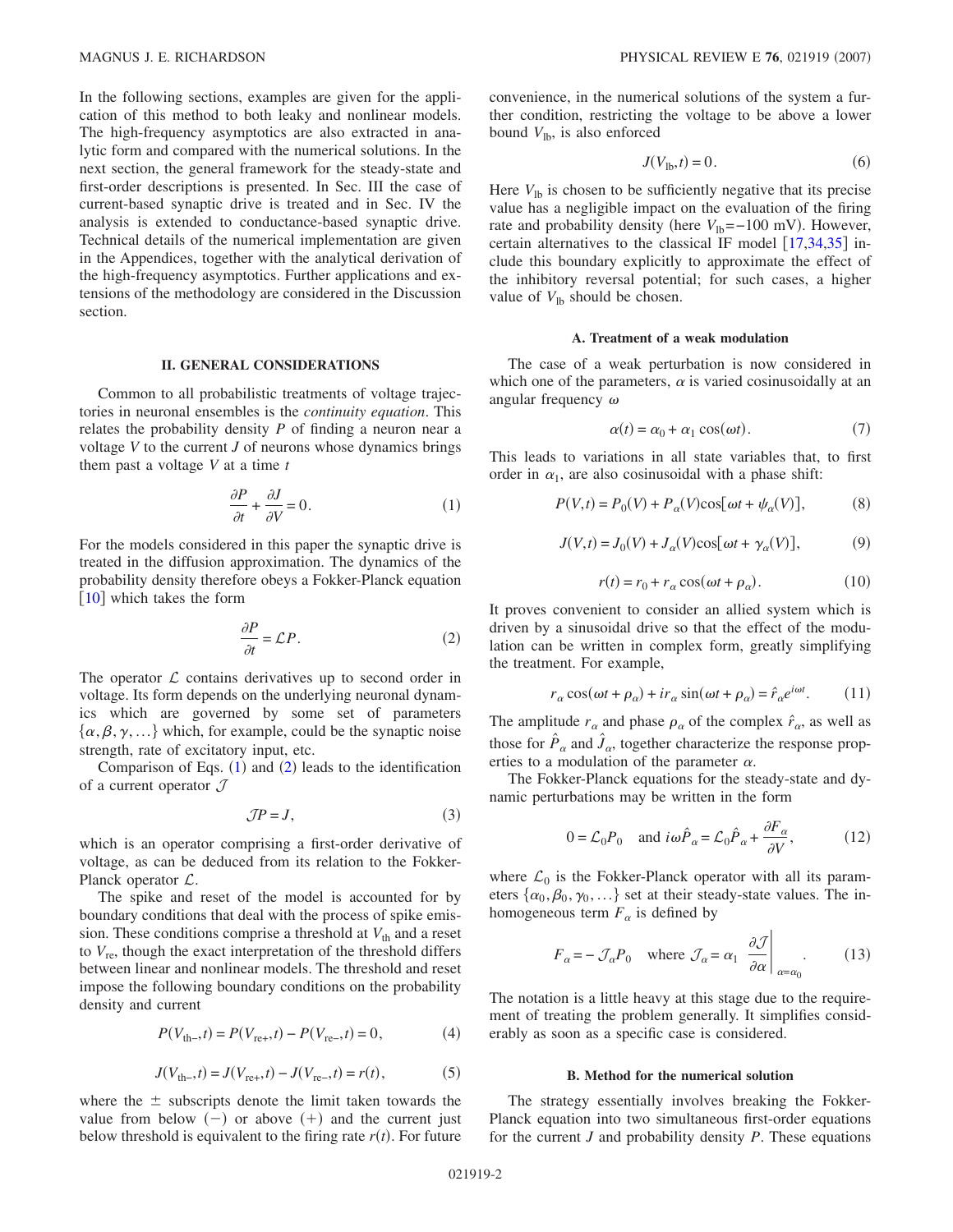can then be solved by appropriately separating out subsolutions and starting the integration from a convenient point.

<span id="page-2-0"></span>The steady-state solution is first constructed by resolving the Fokker-Planck equation into the form

$$
-\frac{\partial J_0}{\partial V} = r_0 \left[ \delta (V - V_{\text{th}}) - \delta (V - V_{\text{re}}) \right],\tag{14}
$$

$$
\mathcal{J}_0 P_0 = J_0,\tag{15}
$$

<span id="page-2-1"></span>with the boundary conditions  $(5)$  $(5)$  $(5)$  included explicitly in the first equation. Both the current and probability density are proportional to the unknown firing rate  $r_0$ , so the substitutions

$$
J_0 = r_0 j_0 \quad \text{and } P_0 = r_0 p_0 \tag{16}
$$

<span id="page-2-2"></span>allow for the firing rate to be canceled from the pair of equa-tions ([14](#page-2-0)) and ([15](#page-2-1)). The resulting equations for  $j_0$  and  $p_0$  can then be integrated numerically backwards, from the threshold  $V_{th}$  to the lower bound  $V_{lb}$ , with initial conditions  $j_0(V_{th}) = 1$  and  $p_0(V_{th}) = 0$ . The firing rate  $r_0$  is found by noting that the total probability density integrates to one; hence  $r_0$  is equal to the reciprocal of the integral of  $p_0$  over the voltage range. The correctly scaled current  $J_0$  and probability density  $P_0$  are then obtained from Eq. ([16](#page-2-2)). An example of this method is given in Appendix A in a form suitable for numerical integration.

<span id="page-2-3"></span>The dynamic response can be found similarly. In this case, the pair of first-order equations to be solved are

$$
-\frac{\partial \hat{J}_{\alpha}}{\partial V} = i\omega \hat{P}_{\alpha} + \hat{r}_{\alpha} [\delta(V - V_{\text{th}}) - \delta(V - V_{\text{re}})], \qquad (17)
$$

$$
\mathcal{J}_0 \hat{P}_\alpha = \hat{J}_\alpha + F_\alpha. \tag{18}
$$

<span id="page-2-4"></span>The firing-rate modulation  $\hat{r}_{\alpha}$  is again unknown and the second equation now contains the inhomogeneous term  $F_{\alpha}$ . The method is to separate the solution into two components by making the substitutions

$$
\hat{J}_{\alpha} = \hat{r}_{\alpha} \hat{j}_r + \hat{\alpha}_1 \hat{j}_{\alpha} \quad \text{and } \hat{P}_{\alpha} = r_{\alpha} \hat{p}_r + \hat{\alpha}_1 \hat{p}_{\alpha}. \tag{19}
$$

<span id="page-2-5"></span>The pair of functions  $\hat{j}_r$  and  $\hat{p}_r$  satisfy equations ([17](#page-2-3)) and ([18](#page-2-4)) with  $\alpha_1 = 0$  (i.e.,  $F_\alpha = 0$ ),

$$
-\frac{\partial \hat{J}_r}{\partial V} = i\omega \hat{p}_r + \delta(V - V_{\text{th}}) - \delta(V - V_{\text{re}}),\tag{20}
$$

$$
\mathcal{J}_0 \hat{p}_r = \hat{\mathbf{j}}_r,\tag{21}
$$

with boundary conditions  $\hat{j}_r(V_{\text{th}})=1$ ,  $\hat{p}_r(V_{\text{th}})=0$ . It can be noted that these solutions are not specific to the parameter being modulated. The second pair of functions  $\hat{j}_{\alpha}$  and  $\hat{p}_{\alpha}$ account for the inhomogeneous driving term  $F_\alpha = \alpha_1 f_\alpha$  and satisfy equations ([17](#page-2-3)) and ([18](#page-2-4)) with  $\hat{r}_\alpha = 0$ ,

$$
-\frac{\partial \hat{J}_{\alpha}}{\partial V} = i\omega \hat{p}_{\alpha},\qquad(22)
$$

$$
\mathcal{J}_0 \hat{p}_\alpha = \hat{\mathbf{j}}_\alpha + f_\alpha,\tag{23}
$$

with boundary conditions  $\hat{\mathbf{j}}_{\alpha}(V_{\text{th}})=0$ ,  $\hat{p}_{\alpha}(V_{\text{th}})=0$ .

Both these pairs of equations are coupled first-order differential equations and can be integrated numerically from the threshold  $V_{th}$  to  $V_{lb}$ . The final trick is to extract the firingrate modulation  $\hat{r}_{\alpha}$  using the condition ([6](#page-1-3)) together with the definition for the current  $(19)$  $(19)$  $(19)$  to yield

$$
\hat{r}_{\alpha} = -\alpha_1 \frac{\hat{\mathbf{j}}_{\alpha}(V_{\rm lb})}{\hat{\mathbf{j}}_{r}(V_{\rm lb})}.
$$
\n(24)

<span id="page-2-7"></span>This can then be used with the definitions given in equation set  $(19)$  $(19)$  $(19)$  to yield the modulated probability density and current, if required.

This is the central result of the paper. The method just described works equally well for linear or nonlinear IF models and current or conductance-based noise; the only difference being the form of the current operator  $\mathcal J$  and the interpretation of the voltage threshold. In the remainder of the paper these cases are considered in turn and analytical formulae for the high-frequency asymptotics also derived.

# **III. CURRENT-DRIVEN MODELS**

In this section, the response properties of neurons receiving additive noise—a fluctuating current—are examined. It should be noted that this covers both current-based synaptic drive and conductance-based synaptic drive treated in the Gaussian approximation  $\left[36,37\right]$  $\left[36,37\right]$  $\left[36,37\right]$  $\left[36,37\right]$ —the key point being that the noise is additive. In the Gaussian approximation the tonic conductance is absorbed into an increased membrane conductance, but the higher-order multiplicative noise is neglected. The classical leaky integrate-and-fire model, for which many properties of the response to weak stimuli are known analytically, is first presented. A special case is also identified for which an exact solution to an arbitrarily strong modulation can be found. The more general case of nonlinear integrate-and-fire models, such as the exponential or algebraic IF models (like the quadratic IF model) are then considered. For the LIF and EIF the results of the numerical solutions are given in Figs. [1](#page-3-0) and [2.](#page-4-0) For all cases a general formula for the high-frequency response is given and the specific cases of current, noise and conductance modulation given explicitly. For the EIF the effect of modulating the spike-generating parameters is also considered.

# **A. Leaky IF model**

The Langevin equation for the linear IF model of a neuron with capacitance *C* and total conductance *g* can be written in the form

$$
\tau \frac{dV}{dt} = E - V + \sigma \sqrt{2\tau} \xi(t),\tag{25}
$$

<span id="page-2-6"></span>where  $\tau = C/g$  is the membrane time constant and  $\xi(t)$  is zero-mean, delta-correlated Gaussian white noise  $\langle \xi(t) \xi(t') \rangle$  $=\delta(t-t')$ . For convenience, the noise strength has been pa-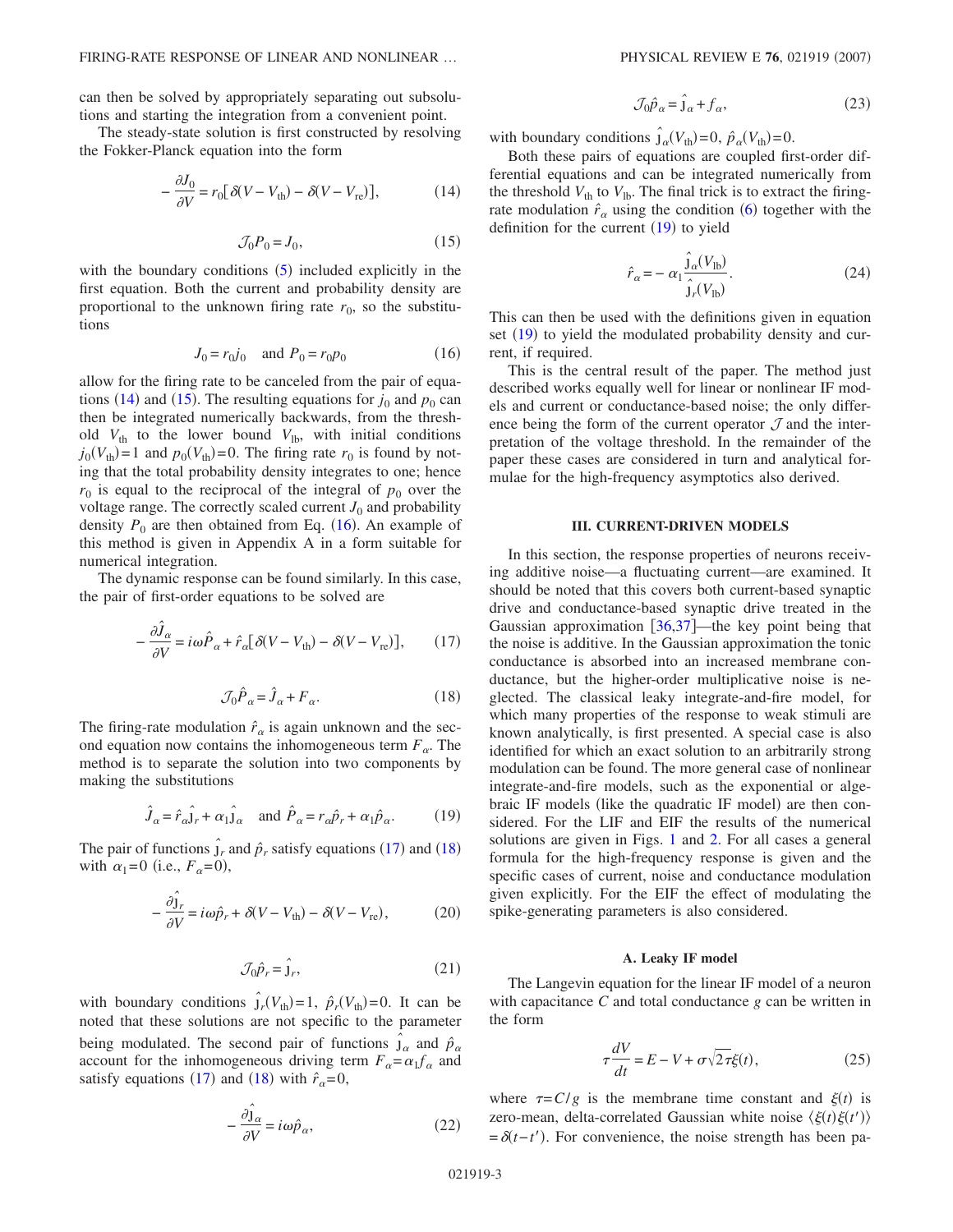<span id="page-3-0"></span>

FIG. 1. Firing-rate response of the leaky IF model. (A) Top panel: Steady-state firing rate  $r_0$  as a function of the resting potential  $E_0$  for three different strengths of the noise  $\sigma_0$ . Two cases are used to examine the modulation: (i) Suprathreshold excitation with near-deterministic firing  $(E_0 = -45 \text{ mV}; \sigma_0 = 1 \text{ mV}; r_0 = 46 \text{ Hz})$  and (ii) subthreshold excitation with noise-driven firing  $(E_0 = -60 \text{ mV}; \sigma_0 = 5 \text{ mV}; r_0 = 4.8 \text{ Hz})$ . (A) Lower panel: Steady-state probability densities  $P_0$ . In panels (B)–(D) the bold lines are numerical solutions and the dashed lines high-frequency asymptotics. (B) Current *E* modulation. (Bi) Case i with  $E_1 = 1$  mV: Resonances are seen at the firing rate (dotted line) and its harmonics, characteristic of low background noise. (Bii) Case ii with  $E_1 = 1$  mV. In both cases i and ii the phase asymptote is  $-45^\circ$ (dashed lines). (C) Variance  $\sigma^2$  modulation. (Ci) Case i with  $\sigma_1^2 = 0.5$  mV<sup>2</sup>: Again there are resonances at a modulation frequency equal to the firing rate and its harmonic. (Cii) Case ii with  $\sigma_1^2 = 6.25 \text{ mV}^2$ : A resonance and phase zero are seen near 10 Hz. In both cases i and ii the amplitude  $r_{\sigma^2}$  is nonzero and the phase shift  $\rho_{\sigma^2}$  vanishes for high frequency. (D) Conductance *g* modulation. (Di) Case i with  $g_1/g_0=0.1$ . The phase asymptote [Eq. ([36](#page-4-1))] is  $-45^{\circ}$  because  $E_0 > V_{\text{th}}$ . (Dii) Case ii with  $g_1/g_0 = 0.2$  which also shows a broad resonance near 10 Hz. Here the asymptote is  $-225^\circ$  ≡ 135° because  $E_0$  V<sub>th</sub>. Parameters used were  $V_{th}$ =−50 mV,  $V_{re}$ =−60 mV,  $V_{lb}$ =−100 mV, and  $\tau_0$ =20 ms. The integration step was 10  $\mu$ V.

rametrized in terms of the induced voltage variance  $\sigma^2$  (in absence of threshold). This necessitates the  $\tau$  factor appearing in the noise term, but does not imply that the strength of the synaptic noise is itself a function of  $\tau$  or the conductance *g*.

For an ensemble of identical neurons with different realizations of the noise  $\xi(t)$ , Eq.  $(25)$  $(25)$  $(25)$  leads to the Fokker-Planck equation  $\lceil 10 \rceil$  $\lceil 10 \rceil$  $\lceil 10 \rceil$ 

$$
\frac{\partial P}{\partial t} = \frac{\sigma^2}{\tau} \frac{\partial^2 P}{\partial V^2} + \frac{\partial}{\partial V} \left( \frac{(V - E)}{\tau} P \right)
$$
(26)

<span id="page-3-6"></span><span id="page-3-3"></span>with an associated current operator  $J$  of the form

$$
\mathcal{J} = \frac{E - V}{\tau} - \frac{\sigma^2}{\tau} \frac{\partial}{\partial V}.
$$
 (27)

<span id="page-3-1"></span>For the case of the LIF the steady-state equations  $(14)$  $(14)$  $(14)$  and  $(15)$  $(15)$  $(15)$  can therefore be written as

$$
-\frac{\partial J_0}{\partial V} = r_0 \left[ \delta (V - V_{\text{th}}) - \delta (V - V_{\text{re}}) \right],\tag{28}
$$

$$
-\frac{\partial P_0}{\partial V} = \frac{\tau_0}{\sigma_0^2} \left( \frac{(V - E_0)}{\tau_0} P_0 + J_0 \right). \tag{29}
$$

<span id="page-3-2"></span>The numerical method required for the solution of equations  $(28)$  $(28)$  $(28)$  and  $(29)$  $(29)$  $(29)$  is straightforward (a convenient scheme is given in Appendix A). In Fig.  $1(a)$  $1(a)$  the firing rate as a function of  $E_0$  and two examples of the probability densities are given for the steady-state of the leaky IF model.

<span id="page-3-4"></span>The response to modulations of some parameter  $\alpha$  can now be considered: The modulation equations  $(17)$  $(17)$  $(17)$  and  $(18)$  $(18)$  $(18)$ are

$$
-\frac{\partial \hat{J}_{\alpha}}{\partial V} = i\omega \hat{P}_{\alpha} + \hat{r}_{\alpha} [\delta(V - V_{\text{th}}) - \delta(V - V_{\text{re}})],\tag{30}
$$

$$
-\frac{\partial \hat{P}_{\alpha}}{\partial V} = \frac{\tau_0}{\sigma_0^2} \left( \frac{(V - E_0)}{\tau_0} \hat{P}_{\alpha} + \hat{J}_{\alpha} + F_{\alpha} \right)
$$
(31)

<span id="page-3-5"></span>for the LIF model. The general formula for the highfrequency asymptotics of the LIF can also be calculated as a function of the driving term  $F_\alpha$  (see Appendix B 1) and shown to be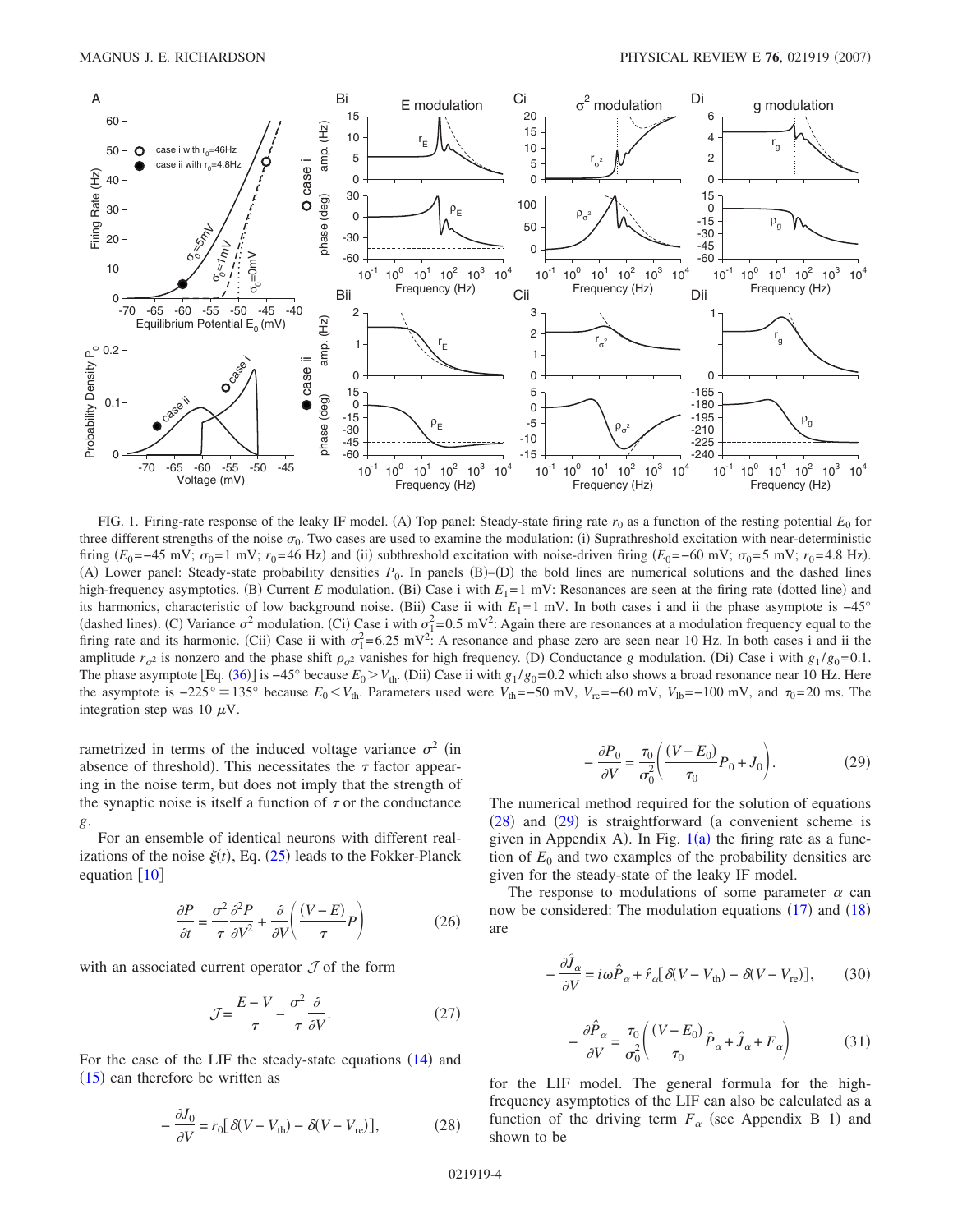<span id="page-4-0"></span>

FIG. 2. Firing-rate response of the exponential IF model. (A) Top panel: Steady-state firing rate  $r_0$  as a function of the resting potential  $E_0$  for three different strengths of noise  $\sigma_0$ . Note that for  $E_0$  greater than about −47 mV increasing noise decreases the firing rate. Two cases are used to examine the modulation: (i) Near-deterministic firing  $(E_0 = -45 \text{ mV}; \sigma_0 = 2 \text{ mV}; r_0 = 44 \text{ Hz})$  and (ii) noise-driven firing  $(E_0 =$ -60 mV;  $\sigma_0$ =6 mV;  $r_0$ =5.6 Hz). (A) Lower panel: Steady-state probability densities *P*<sub>0</sub>. In panels (B)–(D) bold lines are numerical solutions and dashed lines the high-frequency asymptotics. (B) Current *E* modulation. (Bi) Case i with  $E_1 = 1$  mV: Resonances can be seen at the firing rate (dotted line) and its harmonics. (Bii) Case ii with  $E_1 = 1$  mV. In both cases i and ii the phase asymptotes (dashed lines) are at –90°. (C) Variance  $\sigma^2$  modulation. (Ci) Case i with  $\sigma_1^2 = 2 \text{ mV}^2$ : Again there are resonances at a modulation frequency equal to the firing rate and its harmonic. Here the modulation at low frequency is 180° (see arrow) due to the negative impact of noise on higher firing rates [panel (A), arrow]. (Cii) Case ii  $\sigma_1^2 = 18 \text{ mV}^2$ : A resonance and phase zero are seen at  $\sim 10 \text{ Hz}$ . In all cases of current and variance modulation the asymptotes [dashed lines, equation set ([51](#page-6-0))] decay with the reciprocal of frequency. (D) Conductance *g* modulation. (Di) Case i with  $g_1/g_0 = 0.1$ . The phase asymptote [Eq. ([52](#page-6-1))] is  $-270^\circ$  equivalent to a 90° phase advance. (Dii) Case ii with  $g_1/g_0 = 0.2$  shows a broad resonance at 10 Hz. A slow, logarithmic relaxation to the high-frequency limit can be seen in all (D) panels. Parameters were  $V_T$ =  $-53$  mV,  $\Delta_T = 3$  mV,  $V_{th} = 0$  mV,  $V_{re} = -60$  mV,  $V_{lb} = -100$  mV, and  $\tau_0 = 20$  ms with integration step 10  $\mu$ V.

$$
\hat{r}_{\alpha} = e^{-i\pi/4} \sqrt{\frac{\sigma_0^2}{\omega \tau_0}} \left. \frac{\partial F_{\alpha}}{\partial V} \right|_{\text{th}} - F_{\alpha}(V_{\text{th}}). \tag{32}
$$

<span id="page-4-2"></span>Three forms of modulation will now be considered: modulation of the resting potential *E*, which is equivalent to a modulated input current, modulation of the noise variance  $\sigma^2$ , and modulation of the leak conductance *g*. From the definition of  $F_{\alpha}$  given in Eq. ([13](#page-1-4)) and the form of the current operator  $\mathcal{J}$ for the LIF  $(27)$  $(27)$  $(27)$ , the corresponding driving terms are

$$
F_E = -\frac{E_1}{\tau_0} P_0, \quad F_{\sigma^2} = \frac{\sigma_1^2}{\tau_0} \frac{\partial P_0}{\partial V},
$$

<span id="page-4-4"></span>and

$$
F_g = \frac{1}{\tau_0} \frac{g_1}{g_0} (V - E_0) P_0.
$$
 (33)

Full analytical solutions have been given for cases of current  $\lceil 7 \rceil$  $\lceil 7 \rceil$  $\lceil 7 \rceil$  and variance  $\lceil 7, 29 \rceil$  $\lceil 7, 29 \rceil$  $\lceil 7, 29 \rceil$  $\lceil 7, 29 \rceil$  $\lceil 7, 29 \rceil$  modulation for the LIF and the highfrequency asymptotics have been extracted from these solutions. The general formula  $(32)$  $(32)$  $(32)$  agrees with these derivations for  $\hat{r}_E$  and  $\hat{r}_{\sigma^2}$ 

$$
\hat{r}_E \simeq r_0 \frac{E_1}{\sigma_0} \frac{1}{\sqrt{\omega \tau_0}} e^{-i\pi/4},\tag{34}
$$

<span id="page-4-5"></span>
$$
\hat{r}_{\sigma^2} \simeq r_0 \frac{\sigma_1^2}{\sigma_0^2} \left( 1 + \frac{(V_{\text{th}} - E_0)}{\sigma_0 \sqrt{\omega \tau_0}} e^{-i\pi/4} \right),\tag{35}
$$

<span id="page-4-3"></span><span id="page-4-1"></span>and also gives a new result for conductance modulation

$$
\hat{r}_g \simeq r_0 \frac{g_1}{g_0} \frac{(E_0 - V_{\text{th}})}{\sigma_0 \sqrt{\omega \tau_0}} e^{-i \pi/4}.
$$
\n(36)

These asymptotic results are compared to the full numerical solutions of equations  $(30)$  $(30)$  $(30)$  and  $(31)$  $(31)$  $(31)$  in Fig. [1.](#page-3-0) It is interesting to note that, for the case of conductance modulation, the value of the high-frequency phase asymptote depends on whether the neuron is in a suprathreshold  $E_0 > V_{th}$  toniccurrent driven firing regime or in a subthreshold  $V_{th} > E_0$ fluctuating-current driven firing regime.

#### *Leaky IF response to time-constant modulation*

The high-frequency limit of the conductance modulation ([36](#page-4-1)) is proportional to the decaying component of the noise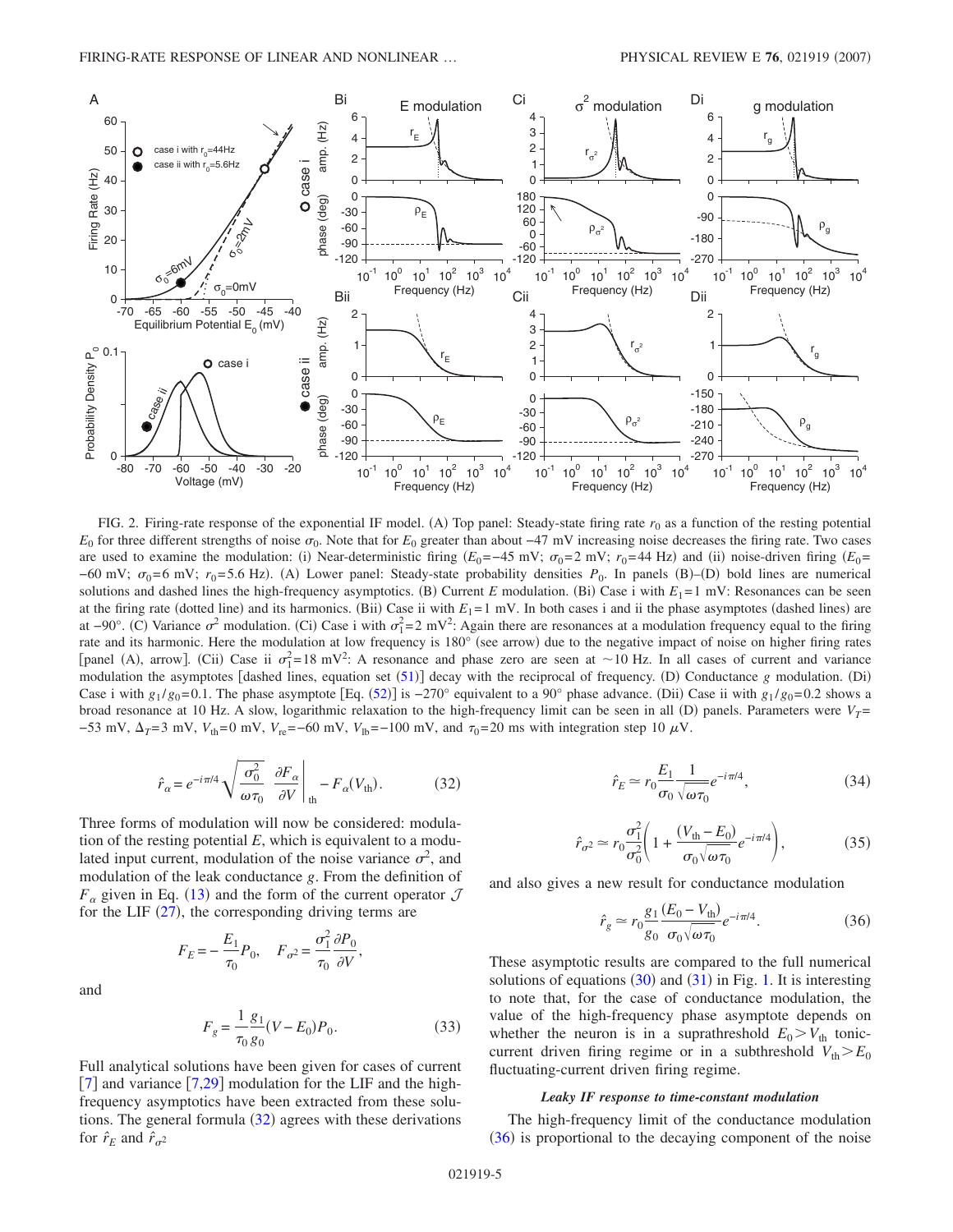modulation ([35](#page-4-3)). Hence, if simultaneous conductance and noise modulations occurred with amplitudes satisfying  $g_1/g_0 = \sigma_1^2/\sigma_0^2$  the decaying terms would cancel to leave a constant contribution proportional to  $r<sub>0</sub>$ . In fact this combination corresponds to a particular balanced case in which conductance and synaptic noise are both varied in such a way that the voltage variance (in absence of threshold) remains constant. This balance is equivalent to varying the time constant  $\tau$  as it appears in the Fokker-Planck equation  $(26).$  $(26).$  $(26).$ 

Surprisingly, the cancellation of the decaying terms continues to all orders for this form of balanced drive: The firing-rate response to an arbitrarily strong  $\tau$  modulation, after initial transients have died away, can be derived exactly. The proof is as follows: By introducing the variable *s*  $=t/\tau(t)$  the LIF Fokker-Planck equation becomes

$$
\frac{\partial P}{\partial s} = \sigma_0^2 \frac{\partial^2 P}{\partial V^2} + \frac{\partial}{\partial V} [(V - E_0)P].
$$
 (37)

In this form, there is no explicit time dependence; the system equilibrates to yield a steady-state distribution  $P_0$  and firing rate  $r_0$  (in units of s) parametrized by the constant quantities  $E_0$  and  $\sigma_0$ . On transforming back to the standard time variable *t* the true firing rate is found to be

$$
r(t) = \frac{1}{\tau(t)} r_0(\sigma_0, E_0, \tau_0 = 1),
$$
\n(38)

<span id="page-5-4"></span>which is exact for arbitrary modulations of  $\tau(t)$ . In other words, because  $\tau(t)$  is the only quantity carrying units of time, varying it is equivalent to compressing and stretching time.

# **B. Nonlinear IF models**

The method outlined in the previous section can be directly applied to nonlinear integrate-and-fire models such as the exponential (EIF), quadratic (QIF), or more general algebraic (AIF) integrate-and-fire models. For this class of models the Langevin equation takes the form

$$
\tau \frac{dV}{dt} = E - V + \psi + \sigma \sqrt{2\tau} \xi(t),\tag{39}
$$

where  $\psi$  is the spike-generating current that dominates the dynamics for large voltages. The corresponding Fokker-Planck equation takes the form

$$
\frac{\partial P}{\partial t} = \frac{\sigma^2}{\tau} \frac{\partial^2 P}{\partial V^2} + \frac{\partial}{\partial V} \left( \frac{(V - E - \psi)}{\tau} P \right),\tag{40}
$$

<span id="page-5-5"></span>with the current operator

$$
\mathcal{J} = \frac{E - V + \psi}{\tau} - \frac{\sigma^2}{\tau} \frac{\partial}{\partial V}.
$$
 (41)

Hence, for the steady state of nonlinear models, the pair of equations is

$$
-\frac{\partial J_0}{\partial V} = r_0 \left[ \delta (V - V_{\text{th}}) - \delta (V - V_{\text{re}}) \right],\tag{42}
$$

$$
-\frac{\partial P_0}{\partial V} = \frac{\tau_0}{\sigma_0^2} \left( \frac{(V - E_0 - \psi)}{\tau_0} P_0 + J_0 \right),\tag{43}
$$

<span id="page-5-1"></span>where the threshold  $V_{th}$  is chosen to be sufficiently large that its exact value does not alter the dynamics (here 0 mV). The corresponding equations for the modulated response are

$$
-\frac{\partial \hat{J}_{\alpha}}{\partial V} = i\omega \hat{P}_{\alpha} + \hat{r}_{\alpha} [\delta(V - V_{\text{th}}) - \delta(V - V_{\text{re}})], \qquad (44)
$$

$$
-\frac{\partial \hat{P}_{\alpha}}{\partial V} = \frac{\tau_0}{\sigma_0^2} \left( \frac{(V - E_0 - \psi)}{\tau_0} \hat{P}_{\alpha} + \hat{J}_{\alpha} + F_{\alpha} \right). \tag{45}
$$

For both the steady state and modulations the method of solution is the same as that described for the LIF, using the substitutions given in Eqs.  $(16)$  $(16)$  $(16)$  and  $(19)$  $(19)$  $(19)$ , respectively.

<span id="page-5-3"></span>A general solution for the high-frequency asymptotics for an arbitrary  $F_\alpha$  can also be derived (see Appendix B 2) for the nonlinear case

$$
\hat{r}_{\alpha} = \frac{1}{i} \lim_{s \to 0} \int_0^{\infty} dm \, e^{-(i+s)m} F_{\alpha}(m), \tag{46}
$$

<span id="page-5-0"></span>where  $F_{\alpha}(m)$  is expressed in terms of a variable *m* which satisfies

$$
\frac{dm}{dV} = -\frac{\omega \tau_0}{\psi} \tag{47}
$$

so that the form of *m* depends on which nonlinear IF model is being considered. These forms will be given below for the cases of exponential and algebraic spike currents and used to determine analytical solutions for the high-frequency response.

#### **C. Exponential IF response to modulation**

The exponential IF model  $[23,31]$  $[23,31]$  $[23,31]$  $[23,31]$  captures the initial dynamics of the opening of the spike-generating sodium channels. In this approximation the spike-generating current takes the form

$$
\psi = \Delta_T e^{(V - V_T)/\Delta_T},\tag{48}
$$

<span id="page-5-6"></span>where  $V_T$  sets the voltage scale at which the exponential term becomes significant and  $\Delta_T$  is a measure of the sharpness of the spike. Some examples of the steady-state firing rate and distributions are given in Fig. [2.](#page-4-0)

To calculate the high-frequency asymptotics the quantity  $m$  given in Eq.  $(47)$  $(47)$  $(47)$  must be derived. For the EIF it takes the form

$$
m = \omega \tau_0 \Delta_T / \psi. \tag{49}
$$

<span id="page-5-2"></span>From Eq. ([43](#page-5-1)) it is seen that  $P_0 \approx r_0 \tau_0 / \psi$  in the large *V*, large  $\psi$  limit. Using this result in combination with Eq. ([49](#page-5-2)) the quantities  $F_\alpha$  given in equation set ([33](#page-4-4)) can be rewritten as functions of *m* to give

$$
F_E = -m\frac{E_1r_0}{\Delta_T\omega\tau_0}, \quad F_{\sigma^2} = -m\frac{\sigma_1^2r_0}{\Delta_T^2\omega\tau_0},
$$

and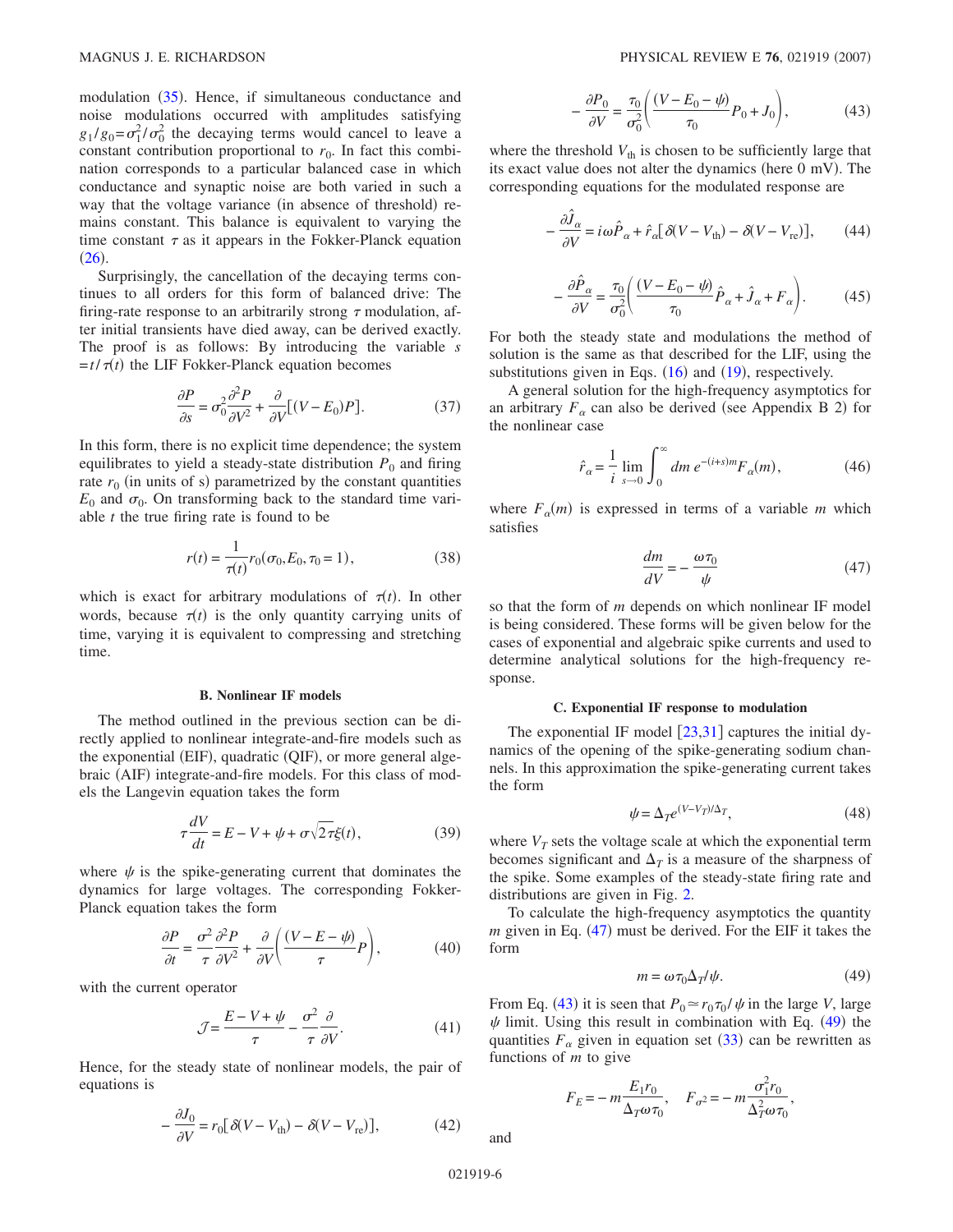<span id="page-6-2"></span>

$$
F_g = m \frac{g_1 r_0}{g_0 \omega} \left( \log(\omega \tau_0) + \frac{V_T - E_0}{\Delta_T} - \log(m) \right). \tag{50}
$$

These can be integrated in Eq.  $(46)$  $(46)$  $(46)$  to yield the firing-rate modulations. For the mean and variance the modulations were previously derived  $\left[31\right]$  $\left[31\right]$  $\left[31\right]$  using a method that is a special case of Eq.  $(46)$  $(46)$  $(46)$  and take the form

$$
\hat{r}_E \simeq \frac{r_0}{i\omega\tau_0} \frac{E_1}{\Delta_T} \text{ and } \hat{r}_{\sigma^2} \simeq \frac{r_0}{i\omega\tau_0} \frac{\sigma_1^2}{\Delta_T^2}.
$$
 (51)

<span id="page-6-0"></span>For both cases the amplitudes decay as  $1/\omega$  with a phase difference of −90°. These asymptotes are included in Fig. [2](#page-4-0) together with the numerical solutions. For the case of conductance-based modulation the decay is marginally weaker, the  $1/\omega$  being moderated by a logarithmic factor

<span id="page-6-1"></span>
$$
\hat{r}_g \simeq \frac{g_1}{g_0} \frac{ir_0}{\omega \tau_0} \left( \log(\omega \tau_0) + \frac{V_T - E_0}{\Delta_T} + \frac{i\pi}{2} + \gamma - 1 \right), \quad (52)
$$

where  $\gamma = 0.57722...$  is Euler's constant. The phase asymptote here is reversed to give a lead of 90°. Two examples of this response are also given in Fig. [2.](#page-4-0)

For the EIF model there are two further quantities that might be varied: The spike-generating parameters  $V_T$  and  $\Delta_T$ . Though it is not clear what biological mechanisms might lead to direct modulations of these quantities, it should be remembered that in practice the parameters  $V_T$ ,  $\Delta_T$  represent averages over the combined dynamics of the *m*, *h*, and *n* voltage-activated variables of the underlying Hodgkin-Huxley currents  $\left[38\right]$  $\left[38\right]$  $\left[38\right]$ . Any of the modulations previously considered, that affect the average voltage, might be expected to induce secondary modulations in the spikegenerating parameters (if some model for the effect of the

FIG. 3. Firing-rate response of the exponential IF model to modulations of spike-generating parameters. Cases i and ii defined in Fig. [2](#page-4-0) are used with the same EIF parameters. Bold lines are numerical solutions and dashed lines highfrequency asymptotics. (A) Modulation of the spike threshold  $V_T$ . (Ai) For near-deterministic firing, with  $V_{T1}$ =0.5 mV, a resonance in the response is seen at the firing rate  $r_0 \approx 44$  Hz. The asymptote is a constant with a  $180^\circ$  phase. (Aii) The noise-driven case with  $V_{T1} = 2$  mV. A broad resonance is seen near 100 Hz with the asymptote again becoming constant with a 180° phase lag. (B) Modulation of the spike width  $\Delta_T$ . Symbols show results from Monte Carlo simulations (see main text). (Bi) For the near-deterministic case with  $\Delta_{T1}$ =0.15 mV there is again a resonance equal to the firing rate  $r_0$ . It should be noted that the response amplitude *increases* with increasing frequency (see arrows). (Bii) The noise-driven case with  $\Delta_{T1}$ =0.15 mV; increasing response to high-frequency modulation can again be seen.

voltage modulations on  $V_T$  and  $\Delta_T$  were included). For this reason, an examination of the effect of a modulation of these effective parameters is worthwhile. The corresponding driving terms are

$$
F_{V_T} = \frac{V_{T1}}{\Delta_T} r_0 \tau_0, \quad F_{\Delta_T} = \frac{\Delta_{T1}}{\Delta_T} (\log \omega \tau_0 - \log m - 1), \tag{53}
$$

<span id="page-6-3"></span>leading to the response modulations

$$
\hat{r}_{V_T} \simeq -r_0 \frac{V_{T1}}{\Delta_T}, \quad \hat{r}_{\Delta_T} \simeq -r_0 \frac{\Delta_{T1}}{\Delta_T} \log(\omega \tau_0), \tag{54}
$$

which are given here to leading order. It is notable that neither response decays with frequency. The case of  $V<sub>T</sub>$  modulation is similar to noise modulation in the LIF and, if correctly combined with modulation of the conductance and noise, an exact solution equivalent to the  $\tau$  modulation in Eq. ([38](#page-5-4)) is found for the EIF. The response to  $\Delta_T$  modulation actually *grows* with frequency and, though for very high frequencies this unbounded behavior would presumably be curtailed by higher-order terms, the asymptotic limit and numerically-generated response plotted in Fig. [3,](#page-6-2) panels (Bi) and (Bii), agree well with Monte Carlo simulations up to frequencies of 1000 Hz. Only at the highest frequencies are weak nonlinear effects, due to the strong amplification, seen in the phase. (Simulations were made with a forward Euler scheme, time step in the range  $5-100 \mu s$ , with error bars showing standard error on the mean over 10 repeated trials, each of duration in the range  $20-100$  s, depending on the frequency.)

Above it was stated that though it was not obvious how  $V_T$  or  $\Delta_T$  might be modulated directly, they could be modulated as a side effect of the more direct modulation of an-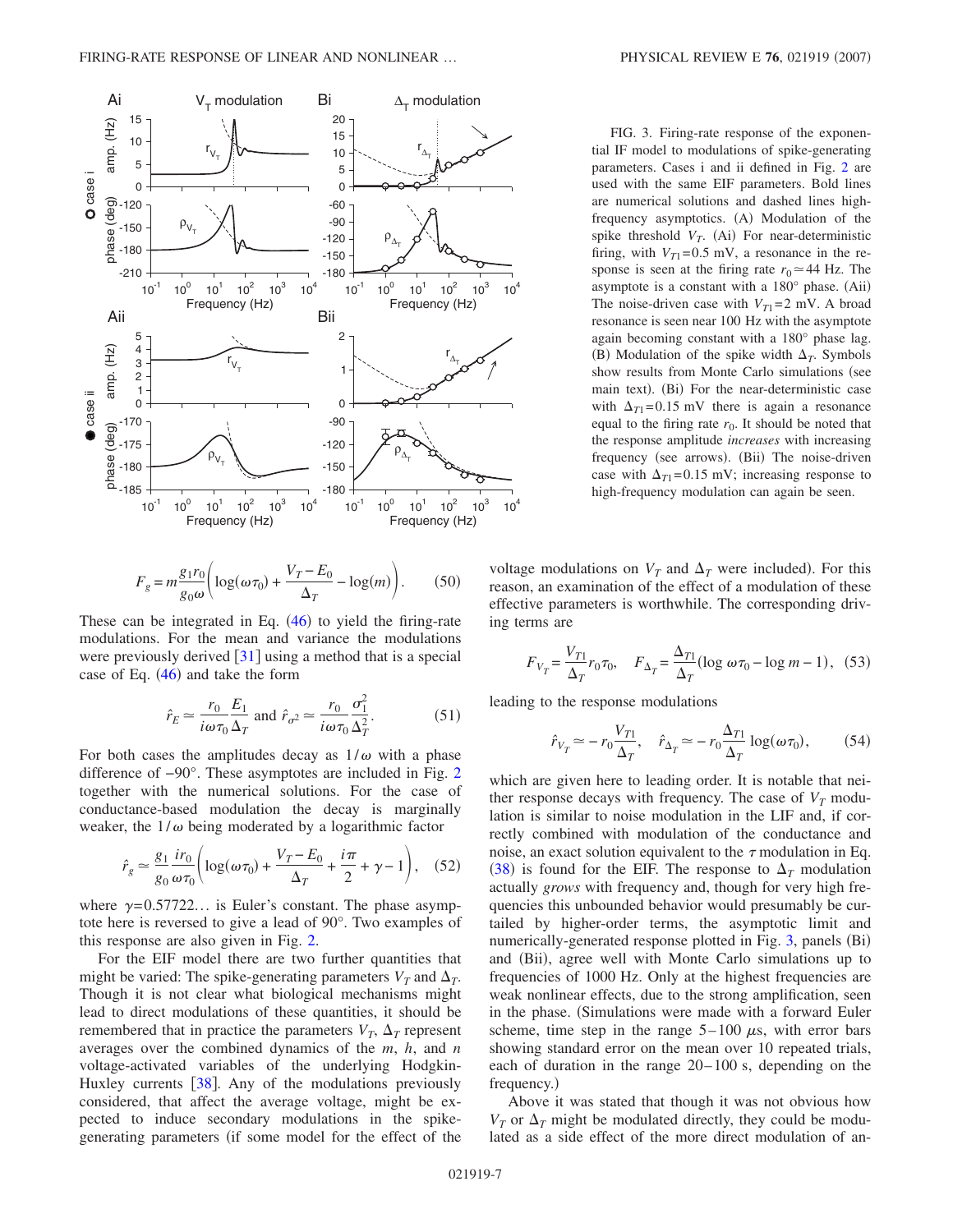other parameter (given some model linking these features). Because the modulations of  $V_T$  or  $\Delta_T$  do not decay with frequency, their induced modulations would be as important as the primary modulation, and hence these effects would need to be accounted for if the overall response were to be correctly calculated.

### **D. Asymptotic response of algebraic IF models**

To complete this section the high-frequency asymptotics of models with *algebraic* spikes will also be considered. By this it is meant models that have spike generating currents that vary with some power of voltage, when the voltage is large and positive, where an important model from this class is the quadratic integrate-and-fire model  $\lceil 20-24 \rceil$  $\lceil 20-24 \rceil$  $\lceil 20-24 \rceil$ . For algebraic IF models the spike-generating current scales as

$$
\psi \simeq \Delta_T \bigg(\frac{V - V_T}{\Delta_T}\bigg)^k \tag{55}
$$

for large voltages, and where in all of the following only cases where  $k > 1$  are considered. It should be noted that for the following derivation of the high-frequency asymptotics it is not necessary to specify the exact form of the subthreshold dynamics.

For algebraic models the quantity *m* defined through Eq.  $(47)$  $(47)$  $(47)$  takes the form

$$
m = \frac{\omega \tau_0}{(k-1)} \left(\frac{V - V_T}{\Delta_T}\right)^{1-k} \tag{56}
$$

and from Eq. ([43](#page-5-1)) for large voltage  $P_0 \simeq r_0 \tau_0 / \psi$ . The driving terms  $(33)$  $(33)$  $(33)$  for the AIF can therefore be written in terms of  $m$ as

$$
F_E = -r_0 \frac{E_1}{\Delta_T} \left( \frac{(k-1)m}{\omega \tau_0} \right)^{k/(k-1)},
$$
  

$$
F_{\sigma^2} = -r_0 k \frac{\sigma_1^2}{\Delta_T^2} \left( \frac{(k-1)m}{\omega \tau_0} \right)^{(k+1)/(k-1)},
$$

and for the case of conductance modulation, to leading order,

$$
F_g = r_0 \frac{g_1}{g_0} \frac{(k-1)m}{\omega \tau_0} + r_0 \frac{g_1}{g_0} \frac{V_T - E_0}{\Delta_T} \left( \frac{(k-1)m}{\omega \tau_0} \right)^{k/(k-1)}.
$$
\n(57)

<span id="page-7-1"></span>These can be inserted into the integral  $(46)$  $(46)$  $(46)$  to yield the firing rate modulations. For *E* modulation the result is

$$
\hat{r}_E \simeq r_0 \frac{E_1}{\Delta_T} \Gamma \left( \frac{2k-1}{k-1} \right) \left( \frac{k-1}{i\omega \tau_0} \right)^{k/(k-1)},\tag{58}
$$

<span id="page-7-2"></span>which agrees with the  $k=2$  case previously treated [[31](#page-13-22)]. For  $\sigma^2$  modulation the result is

$$
\hat{r}_{\sigma^2} \simeq r_0 k \frac{\sigma_1^2}{\Delta_T^2} \Gamma\left(\frac{2k}{k-1}\right) \left(\frac{k-1}{i\omega\tau_0}\right)^{(k+1)/(k-1)},\tag{59}
$$

which also agrees with the case of  $k=2$  previously treated [[31](#page-13-22)]. Finally, the result for conductance modulation takes the form

$$
\hat{r}_g \simeq -r_0 \frac{g_1}{g_0} \frac{(k-1)}{i \omega \tau_0} \tag{60}
$$

<span id="page-7-3"></span>to leading order. In all cases algebraic models are seen to be less responsive than the EIF, in the sense that the highfrequency asymptotes decay with a more negative power of frequency.

# **IV. CONDUCTANCE-DRIVEN MODELS**

A full conductance-based model of synaptic drive comprises a tonic conductance change and, in contrast to the current-based noise considered in the previous section, an additional *multiplicative* noise source that depends on voltage  $\lceil 3 \rceil$  $\lceil 3 \rceil$  $\lceil 3 \rceil$ . However, a notation will be adopted that brings the analysis required into a rather similar form to the currentnoise case. As will be seen, there is little qualitative difference between the response properties of neurons to parameter modulation in the presence of multiplicative conductance-based noise or additive current-based noise. The numerical method is similar and the general formulas for the high-frequency response are identical, save for the voltage dependence of the variance  $\sigma^2$ .

# **A. Leaky IF with conductance noise**

A scenario is considered in which a neuron with leak conductance  $g_L$  and capacitance  $C$  receives an excitatory and inhibitory drive of amplitude  $a_e$ ,  $a_i$  respectively. Using the case of purely excitatory drive as an illustration, the voltage dynamics follow

<span id="page-7-0"></span>
$$
C\frac{dV}{dt} = g_L(E_L - V) + a_e(E_e - V) \sum_{\{t_e\}} \delta(t - t_e),
$$
 (61)

where  $\{t_e\}$  is the set of pulse arrival times at rate  $R_e$ . Some care needs to be taken in defining the effect of the synaptic pulses on the voltage, because the  $\delta(t)V(t)$  terms on the right-hand side are open to interpretation. Here it is considered that the  $\delta$  functions represent the limit of short synaptic pulses and so it is the Stratonovich definition  $\lceil 10 \rceil$  $\lceil 10 \rceil$  $\lceil 10 \rceil$  of stochastic calculus that is chosen. For the case of excitatory drive, this implies that on the arrival of a pulse the voltage jumps from its initial value *V* to *V*+ $\Delta_V$  where  $\Delta_V = b_e(E_e - V)$  and  $b_e=1-e^{-a_e}$ . In any case, the diffusion approximation requires that  $b_e$  is small so that, practically speaking, the difference between  $a_e$  and  $b_e$  is also small.

The corresponding Fokker-Planck equation can now be derived  $\begin{bmatrix} 11,18,39 \end{bmatrix}$  $\begin{bmatrix} 11,18,39 \end{bmatrix}$  $\begin{bmatrix} 11,18,39 \end{bmatrix}$  $\begin{bmatrix} 11,18,39 \end{bmatrix}$  $\begin{bmatrix} 11,18,39 \end{bmatrix}$  and written in a form similar to the current-based case, but with a voltage-dependent variance  $\sigma^2(V)$ , a synaptic-drive-dependent time constant  $\tau$  and a drive-dependent-resting potential *E*. On including both excitation and inhibition, the equation reads

$$
\frac{\partial P}{\partial t} = \frac{\partial^2}{\partial V^2} \left( \frac{\sigma^2}{\tau} P(V) \right) + \frac{\partial}{\partial V} \left( \frac{(V - E)}{\tau} P(V) \right),\tag{62}
$$

with an associated current operator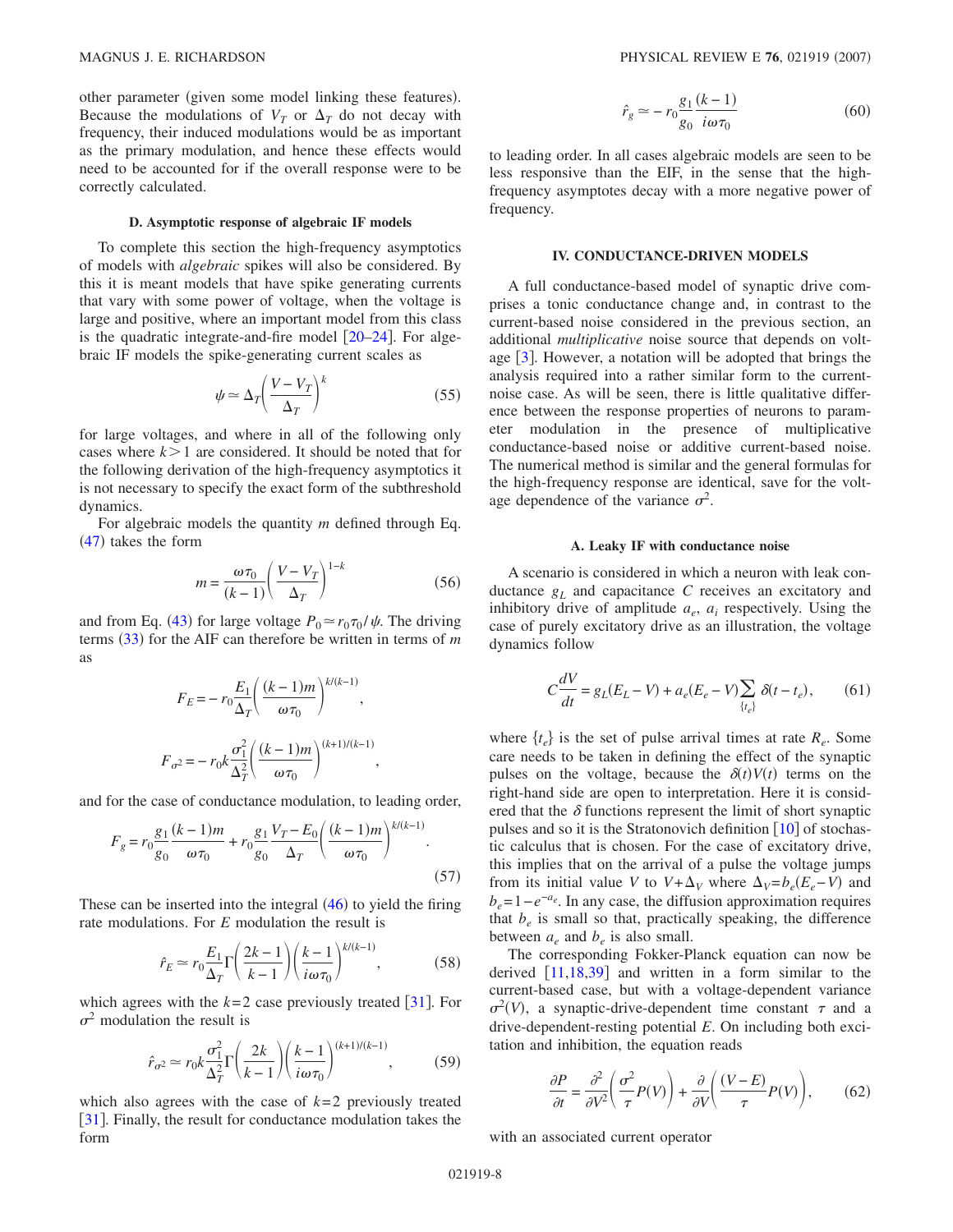<span id="page-8-1"></span>FIRING-RATE RESPONSE OF LINEAR AND NONLINEAR ...

$$
\mathcal{J} = \frac{E - V}{\tau} - \frac{\partial}{\partial V} \frac{\sigma^2}{\tau}.
$$
 (63)

<span id="page-8-5"></span>The terms appearing in the Fokker-Planck and current operators may be expressed in terms of the synaptic drive as follows:

$$
\frac{\sigma^2}{\tau} = \frac{1}{2} [R_e b_e^2 (V - E_e)^2 + R_i b_i^2 (V - E_i)^2]
$$
(64)

<span id="page-8-0"></span>and

$$
\frac{V - E}{\tau} = \frac{V - E_L}{\tau_L} + R_e b_e (V - E_e) + R_i b_i (V - E_i), \quad (65)
$$

from which  $\tau$  and  $E$  may be extracted

$$
E = \frac{E_L + \tau_L R_e b_e E_e + \tau_L R_i b_i E_i}{1 + \tau_L R_e b_e + \tau_L R_i b_i},
$$
(66)

$$
\tau = \frac{\tau_L}{1 + \tau_L R_e b_e + \tau_L R_i b_i},\tag{67}
$$

by collecting the prefactor of the voltage and constant terms on the right-hand side of Eq.  $(65)$  $(65)$  $(65)$ .

The scheme for the numerical derivation of the steady state properties is not significantly different to the currentbased case. It remains only to arrange Eq.  $(15)$  $(15)$  $(15)$  with the current operator  $(63)$  $(63)$  $(63)$  into a form convenient for integration. It is first noted that

$$
\frac{\partial}{\partial V} \left( \frac{\sigma_0^2}{\tau_0} \right) + \frac{(V - E_0)}{\tau_0} = \frac{(V - E_0')}{\tau_0'},\tag{68}
$$

where the dashed quantities on the right-hand side just require the changes  $b_e \rightarrow b_e + b_e^2$  in Eq. ([65](#page-8-0)) and similarly for inhibition. Hence the equations required for the numerical solution are

$$
-\frac{\partial J_0}{\partial V} = r_0 \left[ \delta (V - V_{\text{th}}) - \delta (V - V_{\text{re}}) \right],\tag{69}
$$

$$
-\frac{\partial P_0}{\partial V} = \frac{\tau_0}{\sigma_0^2} \left( \frac{(V - E_0')}{\tau_0'} P_0 + J_0 \right). \tag{70}
$$

These are of the same form as the current-noise case given in Eqs. ([28](#page-3-1)) and ([29](#page-3-2)) except that the variance  $\sigma_0^2$  is now voltage dependent. This method of calculating the firing rate and probability density is more convenient than using the analytical solutions  $[11,18]$  $[11,18]$  $[11,18]$  $[11,18]$  which themselves involve numerical integration.

The numerical derivation of the response to modulation follows similarly with the pair of equations taking the form

$$
-\frac{\partial \hat{J}_{\alpha}}{\partial V} = i\omega \hat{P}_{\alpha} + \hat{r}_{\alpha} [\delta(V - V_{\text{th}}) - \delta(V - V_{\text{re}})],\tag{71}
$$

$$
-\frac{\partial \hat{P}_{\alpha}}{\partial V} = \frac{\tau_0}{\sigma_0^2} \left( \frac{(V - E_0')}{\tau_0'} \hat{P}_{\alpha} + \hat{J}_{\alpha} + F_{\alpha} \right). \tag{72}
$$

For conductance-based drive the biophysical parameters that might be varied are  $R_e$ ,  $b_e$ , or  $E_e$  and similarly for inhibition. Modulation of *R<sub>e</sub>* has a simple interpretation in terms of modulating the presynaptic rates

<span id="page-8-2"></span>
$$
F_{R_e} = \mathcal{R}_{e1} b_e \left( \frac{b_e}{2} \frac{\partial}{\partial V} \left[ (V - E_e)^2 P_0 \right] + (V - E_e) P_0 \right). \tag{73}
$$

<span id="page-8-3"></span>Modulation of  $b_e$  can be interpreted as a simple model for the effects of synchrony in the presynaptic population

$$
F_{b_e} = b_{e1} R_e \left( b_e \frac{\partial}{\partial V} [(V - E_e)^2 P_0] + (V - E_e) P_0 \right) \tag{74}
$$

and the modulation of  $E_e$  might arise from changes in local ionic concentrations, for example in spines upon which synapses are formed

$$
F_{E_e} = -E_{e1}R_e b_e \left( b_e \frac{\partial}{\partial V} [(V - E_e)P_0] + P_0 \right). \tag{75}
$$

<span id="page-8-4"></span>As can be seen from Eqs.  $(73)$  $(73)$  $(73)$  and  $(74)$  $(74)$  $(74)$ , the response to rate and amplitude modulation contain the same functional forms and, together with those of synaptic reversal modulation, comprise four distinct functional cases.

The high-frequency behavior for the case of conductancebased synaptic drive has the same general form (see Appen $dix B 1)$  as the current-noise case except that the voltagedependent variance must be evaluated at  $V_{th}$ 

$$
\hat{r}_{\alpha} \simeq e^{-i\pi/4} \sqrt{\frac{\sigma_0^2(V_{\text{th}})}{\omega \tau_0}} \left. \frac{\partial F_{\alpha}}{\partial V} \right|_{\text{th}} - F_{\alpha}|_{\text{th}}.\tag{76}
$$

Thus there is no qualitatively new behavior for the case of conductance fluctuations. This equation allows for the asymptotic firing-rate modulation for arbitrary drive terms to be directly calculated in terms of derivatives of  $P_0$  at  $V_{th}$ which can in turn be related to the steady-state firing rate. The exact forms are straightforward to derive and will not be given here; nevertheless, it is worth briefly examining the types of possible behavior.

Because each of the  $F_\alpha$  equations ([73](#page-8-2))–([75](#page-8-4)) are nonzero when evaluated at  $V_{th}$ , all of the modulations show a sustained response at high-frequency. This is consistent with variance modulation  $[33]$  $[33]$  $[33]$  in the presence of current noise in Eq. ([35](#page-4-3)) because  $R_e$ ,  $b_e$ , and  $E_e$  all appear in the diffusion term of the Fokker-Planck equation. To see a decaying response at high frequency an appropriately balanced, combined input must occur, such as the sum of Eqs.  $(73)$  $(73)$  $(73)$  and  $(74)$  $(74)$  $(74)$ with  $R_{e1}b_e=-2b_{e1}R_e$ . This combination reveals the effect of conductance modulation centered around the reversal potential for excitation, which decays with the reciprocal of the square-root of frequency.

## **B. Nonlinear IF models with conductance noise**

There is also little new qualitative behavior for nonlinear IF models. Defining the Langevin equation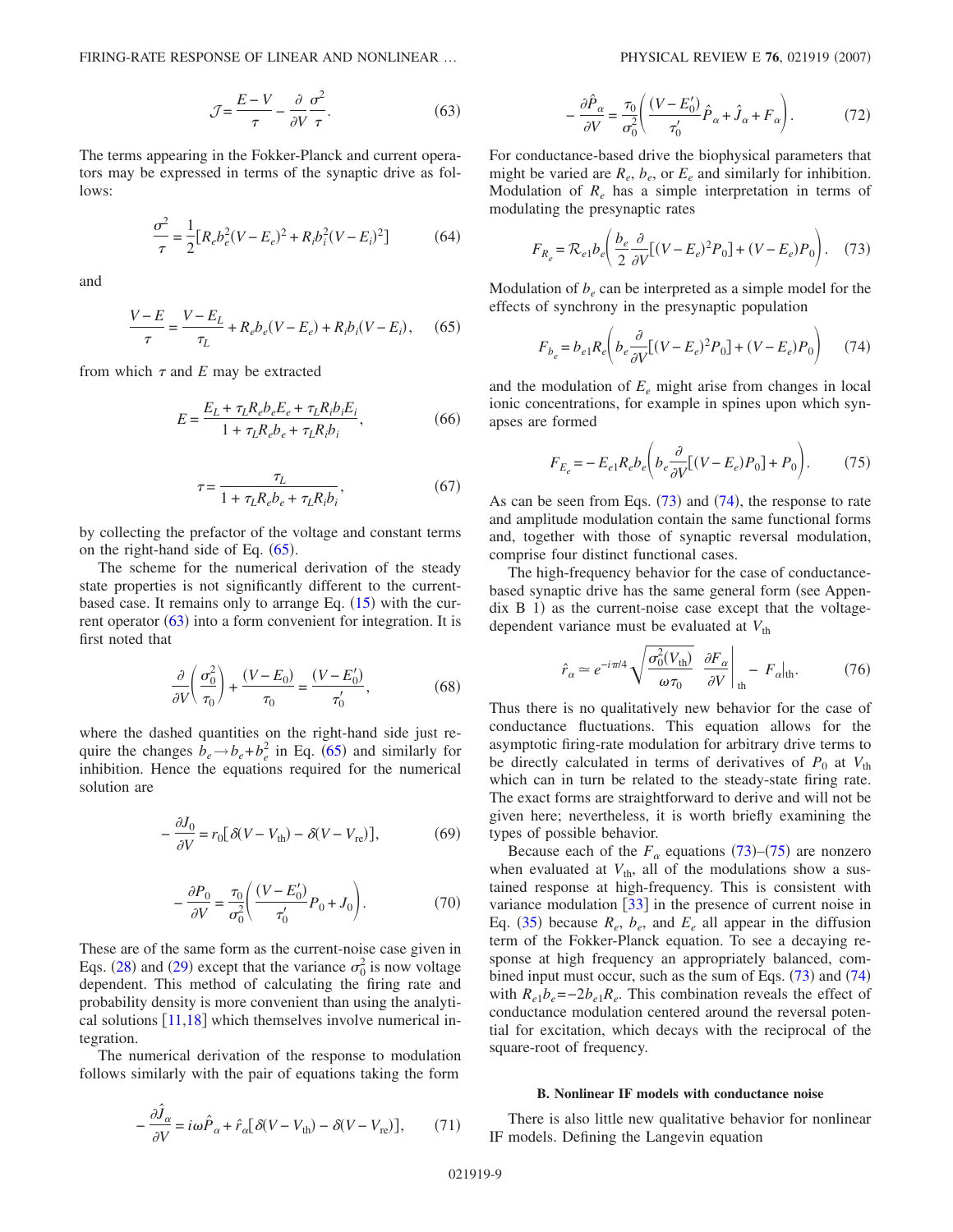$$
C\frac{dV}{dt} = g_L(E_L - V) + g_L\psi_L + I_{syn},
$$
\n(77)

where  $\psi_L$  is the spike-generating current and  $I_{syn}$  is the conductance-based drive defined for excitation in Eq.  $(61)$  $(61)$  $(61)$ . Using the definitions  $(64)$  $(64)$  $(64)$  and  $(65)$  $(65)$  $(65)$  the current operator can be written

$$
\mathcal{J} = \frac{E - V + \psi}{\tau} - \frac{\partial}{\partial V} \frac{\sigma^2}{\tau},\tag{78}
$$

where the redefinition  $\psi = \tau \psi_L / \tau_L$  takes into account the effective shift in threshold due to the conductance change and allows the following to be written in a similar form to the current-noise case. The equations for the steady state are

$$
-\frac{\partial J_0}{\partial V} = r_0 \left[ \delta (V - V_{\text{th}}) - \delta (V - V_{\text{re}}) \right],\tag{79}
$$

$$
-\frac{\partial P_0}{\partial V} = \frac{\tau_0}{\sigma_0^2} \left[ \left( \frac{(V - E_0')}{\tau_0'} - \frac{\psi}{\tau_0} \right) P_0 + J_0 \right]
$$
(80)

and for the time-dependent case are

$$
-\frac{\partial \hat{J}_{\alpha}}{\partial V} = i\omega \hat{P}_{\alpha} + \hat{r}_{\alpha} [\delta(V - V_{\text{th}}) - \delta(V - V_{\text{re}})],\qquad(81)
$$

$$
-\frac{\partial \hat{P}_{\alpha}}{\partial V} = \frac{\tau_0}{\sigma_0^2} \left[ \left( \frac{(V - E_0')}{\tau_0'} - \frac{\psi}{\tau_0} \right) \hat{P}_{\alpha} + \hat{J}_{\alpha} + F_{\alpha} \right].
$$
 (82)

Both pairs of equations are similar to the current-based case and, furthermore, the high-frequency asymptotics can be shown (see Appendix B 2) to be of exactly the same form as that given in Eq.  $(46)$  $(46)$  $(46)$ .

Before deriving the scaling of the high-frequency modulations for  $R_e$ ,  $b_e$ , and  $E_e$  it is noted that for all these cases the terms appearing in  $F_\alpha$  in Eqs. ([73](#page-8-2))–([75](#page-8-4)) may be written

$$
F_{xy} = \lambda \Delta \frac{\Delta^x}{\Delta^y} \frac{\partial^x}{\partial V^x} [(V - E_e)^y P_0],
$$
\n(83)

where  $x=0$  or 1,  $y=0$ , 1 or 2 and  $\lambda$  has units of rate and depends on which parameter is being modulated. Before concluding this section, the results for the exponential and algebraic IF models are quoted.

#### **C. Exponential integrate and fire model**

For the EIF model  $m = \omega \tau_L \Delta_T / \psi_L$ . On rewriting  $F_{xy}$  in terms of *m*, expanding to leading order and performing the integration  $(46)$  $(46)$  $(46)$  the corresponding contribution to the firing rate modulation is

$$
\hat{r}_{xy} \simeq i(-1)^{x} \lambda r_0 \tau_L \frac{\log^{y}(\omega \tau_L)}{\omega \tau_L}, \qquad (84)
$$

to leading order. Hence the response due to  $R_e$  and  $b_e$  modulation decay as  $\log^2(\omega \tau_L)/\omega \tau_L$ , which is marginally slower than the case of synaptic noise modulation for the EIF given in Eq. ([52](#page-6-1)). However, a combined modulation with  $\mathcal{R}_{e1}b_e$ 

=−2*be*1*Re*, equivalent to a pure conductance modulation, scales as  $\log(\omega \tau_L)/\omega \tau_L$  which is the same as the currentnoise case of Eq.  $(52)$  $(52)$  $(52)$ . It should be noted that the modulation of the spike-generating parameters is also unchanged.

## **D. Algebraic integrate and fire model**

For AIF models driven by conductance-based synaptic fluctuations

$$
\psi_L \simeq \Delta_T \left(\frac{V - V_T}{\Delta_T}\right)^k, \quad m = \frac{\omega \tau_L}{(k - 1)} \left(\frac{V - V_T}{\Delta_T}\right)^{1 - k} \tag{85}
$$

and  $P_0 \simeq r_0 \tau_L / \psi_L$ . The corresponding rate modulations can be separated into three distinct cases; for  $x=0$ ,

$$
\hat{r}_{0y} \simeq -\lambda r_0 \tau_L \Gamma \left( \frac{2k - y - 1}{k - 1} \right) \left( \frac{k - 1}{i \omega \tau_L} \right)^{(k - y)/(k - 1)} \tag{86}
$$

to leading order; for  $x=1$  and  $k \neq y$ ,

$$
\hat{r}_{1y} \simeq \lambda r_0 \tau_L (k - y) \Gamma \left( \frac{2k - y}{k - 1} \right) \left( \frac{k - 1}{i \omega \tau_L} \right)^{(k - y + 1)/(k - 1)} \tag{87}
$$

to leading order; and finally for  $x=1$  and  $k=y=2$ ,

$$
\hat{r}_{12} \simeq \frac{4\lambda r_0 \tau_L}{\left(\omega \tau_L\right)^2} \left(\frac{E_e - V_T}{\Delta_T}\right) \tag{88}
$$

to leading order. For this last case, the sign would be reversed (assuming  $V_T \ge E_i$ ) for modulation of the inhibitory reversal potential.

## **V. DISCUSSION**

A simple and efficient method has been introduced for the numerical calculation of the response properties of linear and nonlinear integrate-and-fire models. The first-order response properties are an essential component of the analysis of the single-neuron response function and the categorization of the dynamic states of recurrent neuronal networks and so the method should facilitate considerably the quantitative analysis of temporal phenomena in neural tissue.

The numerical approach was complemented by the derivation of analytical forms for the high-frequency asymptotics for each of the cases, extending the known results for current and variance modulation for the LIF and EIF  $[7,29,31]$  $[7,29,31]$  $[7,29,31]$  $[7,29,31]$  $[7,29,31]$  to that of conductance modulation, modulation of the spikegenerating parameters for the EIF and modulations of the parameters for IF models with a conductance-based implementation of the synaptic noise. Though for the EIF the  $1/\omega$ decay was tempered by logarithmic terms, it is fair to say that no significantly new qualitative behavior was seen for conductance-based drive in comparison to current-based implementations of synaptic fluctuations: The Gaussian or effective time-constant approximation of conductance-based drive  $\left[36,37,39\right]$  $\left[36,37,39\right]$  $\left[36,37,39\right]$  $\left[36,37,39\right]$  $\left[36,37,39\right]$  is not too different from the diffusion approximation. A summary of the high-frequency behavior is provided in Table [I.](#page-10-0)

# **A. Modulations of EIF models with finite thresholds**

In the numerical evaluation or simulation of exponential IF models a finite threshold (here  $V_{\text{th}} = 0 \text{ mV}$ ) must be chosen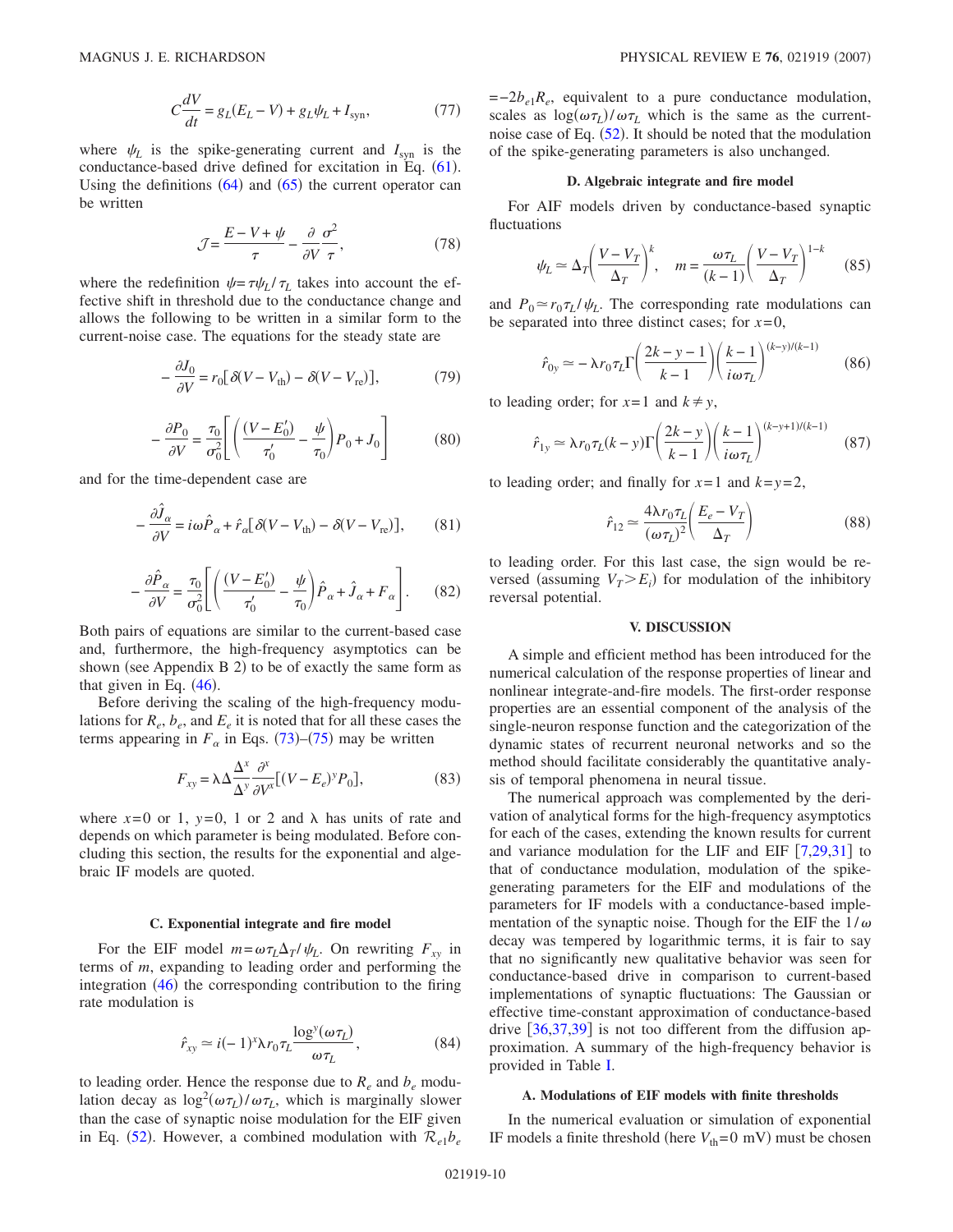<span id="page-10-0"></span>TABLE I. Summary of results for the high-frequency response to various forms of parameter modulation for the integrate-and-fire models considered in this paper. The relevant equation numbers are provided and, where results have also been presented previously, the appropriate references are given. It can be noted that the frequency appears only in the form  $i\omega\tau_0$ . Hence each power of frequency brings with it a phase shift of  $\pi/2$ . Roots or fractional powers of *i* such as  $1/m^m$  should therefore be interpreted as  $e^{-i\pi m/2n}$ . This is true for the argument of the logarithm terms also, but because only the leading order  $\omega$  dependence is given in this table the constant  $i\pi/2$  terms were dropped. The AIF model with  $k=2$  has the same high-frequency response as the quadratic integrate-and-fire model analyzed in  $\lceil 31 \rceil$  $\lceil 31 \rceil$  $\lceil 31 \rceil$ .

|     | Current $E$                                                                                                                                                  | Variance $\sigma^2$                                                                                                                                            | Conductance $g$                                                                                   | Threshold $V_T$                            | Width $\Delta_T$                                                    |
|-----|--------------------------------------------------------------------------------------------------------------------------------------------------------------|----------------------------------------------------------------------------------------------------------------------------------------------------------------|---------------------------------------------------------------------------------------------------|--------------------------------------------|---------------------------------------------------------------------|
| LIF | $r_0 \frac{E_1}{\sigma_0} \frac{1}{\sqrt{i \omega \tau_0}}$<br>Eq. $(34)$ and Ref. $[7]$                                                                     | $r_0 \frac{\sigma_1^2}{\sigma_0^2} \left( 1 + \frac{(V_{\text{th}} - E_0)}{\sigma_0 \sqrt{i \omega \tau_0}} \right)$<br>Eq. $(35)$ and Refs. $[7,29]$          | $r_0 \frac{g_1}{g_0} \frac{(E_0 - V_{\text{th}})}{\sigma_0 \sqrt{i \omega \tau_0}}$<br>Eq. $(36)$ |                                            |                                                                     |
| EIF | $r_0 \frac{1}{i\omega \tau_0} \frac{E_1}{\Delta_T}$<br>Eq. $(51)$ and Ref. $[31]$                                                                            | $r_0 \frac{1}{i \omega \tau_0} \frac{\sigma_1}{\Delta_T^2}$<br>Eq. $(51)$ and Ref. $[31]$                                                                      | $-r_0\frac{g_1}{g_0}\frac{1}{i\omega\tau_0}\log(\omega\tau_0) \nonumber \\ \text{Eq. (52)}$       | $-r_0 \frac{V_{T1}}{\Delta_T}$<br>Eq. (54) | $-r_0 \frac{\Delta_{T1}}{\Delta_T} \log(\omega \tau_0)$<br>Eq. (54) |
| AIF | $r_0 \frac{E_1}{\Delta_T} \Gamma \left( \frac{2k-1}{k-1} \right) \left( \frac{k-1}{i \omega \tau_0} \right)^{k/(k-1)}$<br>Eq. $(58)$ and for $k=2$ Ref. [31] | $r_0k\frac{\sigma_1^2}{\Delta_T^2}\Gamma\left(\frac{2k}{k-1}\right)\left(\frac{k-1}{i\omega\tau_0}\right)^{(k+1)/(k-1)}$<br>Eq. $(59)$ and for $k=2$ Ref. [31] | $-r_0 \frac{g_1(k-1)}{g_0}$<br>Eq. (60)                                                           |                                            |                                                                     |

that is sufficiently high so as not to significantly affect the steady-state or time-dependent results. However, an examination of the derivations in Appendix B shows that the modulated response of the EIF model with a finite threshold will always cross over to LIF behavior at a sufficiently high frequency. The frequency for which the EIF asymptotics begin to lose their validity can be found by an examination of the competing frequency  $\omega$ -dependent and exponential  $\psi$ -dependent terms on the left-hand side of Eq. ([B14](#page-13-33)). At low voltages the  $\omega$ -dependent term dominates whereas for high voltages the  $\psi$ -dependent term dominates: Equation ([B18](#page-13-34)) captures the effect of both these regimes and gives the correct EIF scaling. However, if the threshold  $V_{th}$  occurs before the  $\psi$  term dominates then the EIF scaling argument breaks down. This occurs for frequencies greater than

$$
\omega^* \sim \frac{1}{\tau_0} \exp\left(\frac{V_{\text{th}} - V_T}{\Delta_T}\right). \tag{89}
$$

For the parameter values investigated in this paper this crossover frequency was beyond the physiological range (i.e., significantly larger than 1000 Hz for  $V_{th} = 0$  mV).

#### **B. Absolute refractory period**

For a short time after a spike, neurons remain nonexcitable due to a transitory inactivation of the sodium current. This absolute refractory period is often modeled by fixing the postspike voltage at the reset  $V_{\text{re}}$  for a duration  $\tau_{\text{ref}}$ . Such a refractory period can be straightforwardly accommodated in the framework developed in this paper. The central difference to the nonrefractory case is seen in the current conservation equation  $(5)$  $(5)$  $(5)$  which becomes

$$
J_{\rm ref}(V_{\rm re+},t) - J_{\rm ref}(V_{\rm re-},t) = r_{\rm ref}(t - \tau_{\rm ref}).
$$
 (90)

<span id="page-10-1"></span>Furthermore, the density  $P_{ref}$  no longer integrates to unity, as a fraction of the neurons are refractory.

The steady-state rate  $r_{ref0}$  and density  $P_{ref0}$  are simply related to the corresponding nonrefractory quantities

$$
r_{\text{ref0}} = \frac{r_0}{1 + \tau_{\text{ref}} r_0} \text{ and } \rho_0 = r_{\text{ref0}} P_0 / r_0. \tag{91}
$$

For the response to a modulation relation  $(90)$  $(90)$  $(90)$  must be taken into account, and hence the equations corresponding to Eqs.  $(17)$  $(17)$  $(17)$  and  $(18)$  $(18)$  $(18)$  are

$$
-\frac{\partial \hat{J}_{\text{ref}\alpha}}{\partial V} = i\omega \hat{P}_{\text{ref}\alpha} + \hat{r}_{\text{ref}\alpha} (\delta(V - V_{\text{th}}) - e^{-i\omega \tau_{\text{ref}}} \delta(V - V_{\text{re}})),
$$
\n(92)

$$
\mathcal{J}_0 \hat{P}_{\text{ref}\alpha} = \hat{J}_{\text{ref}\alpha} + F_{\text{ref}\alpha},\tag{93}
$$

where the inhomogeneous term, by virtue of its linear relation to the steady-state density, is  $F_{ref\alpha} = r_{ref0} F_{\alpha}/r_0$ . These equations can be split, integrated and solved numerically, exactly as was done for the nonrefractory case.

#### **C. Extensions of the method**

The method provides a solution to the numerical calculation of the response properties of arbitrary, one-variable IF models subject to additive or multiplicative diffusive, Gaussian white noise. It has recently been shown, for the case of nonthresholded leaky integrators, that the effects of conductance-based synaptic drive cannot be fully captured within the diffusion approximation  $\left[37,39\right]$  $\left[37,39\right]$  $\left[37,39\right]$  $\left[37,39\right]$  because the shotnoise nature of the underlying synaptic drive must be accounted for. This disparity between the diffusion approximation and full shot noise stochastic dynamics has also been identified in numerical solutions of the Fokker-Planck and master equations  $[40]$  $[40]$  $[40]$  using a third-order method distinct from the one detailed here. The development of a corresponding method, for the calculation of modulatory response functions for neurons receiving full synaptic shot noise would be a worthwhile exercise, particularly given the significantly non-Gaussian nature of synaptic fluctuations seen *in vivo*  $\lceil 41 \rceil$  $\lceil 41 \rceil$  $\lceil 41 \rceil$ .

Another important biophysical component of neuronal dynamics is the activation of nonlinear, voltage-gated currents.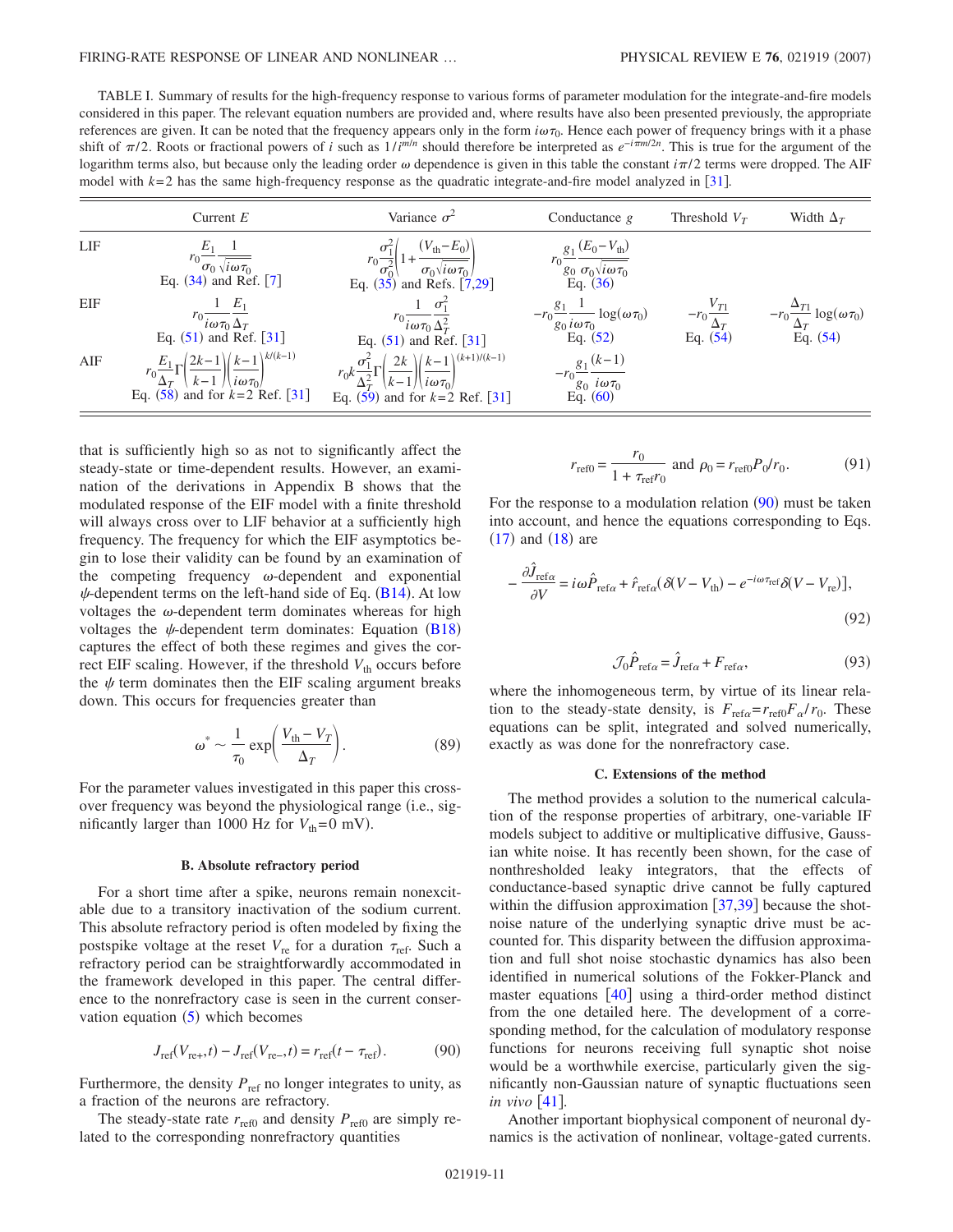These underlie important aspects of the neuronal response function, like subthreshold resonance  $\begin{bmatrix} 42 \end{bmatrix}$  $\begin{bmatrix} 42 \end{bmatrix}$  $\begin{bmatrix} 42 \end{bmatrix}$  and spikefrequency adaptation  $[43]$  $[43]$  $[43]$ . To account for these additional currents IF models with two or more state variables are required, with the standard approach having been to linearize the activation functions and to solve the corresponding Fokker-Planck equation using an adiabatic approximation [[25](#page-13-17)[–27](#page-13-18)]. The method described in this paper will allow for the full nonlinear activation of the current to be included (in the adiabatic approximation) and so allow for a more complete analysis of the dynamics of neurons with voltage-gated currents.

Finally, it should be noted that the method can be easily extended to generate higher-order terms in the expansion of the Fokker-Planck equation [i.e., beyond the linear-level response given by Eqs.  $(8)$  $(8)$  $(8)$ – $(10)$  $(10)$  $(10)$ ]. The higher-order response is an important component of the weakly nonlinear analysis required to determine the nature of oscillatory instabilities in coupled networks  $[7]$  $[7]$  $[7]$ . Their analysis promises to yield further insight into the nonlinear response  $[44]$  $[44]$  $[44]$  of populations and coupled networks to afferent synaptic drive.

# **ACKNOWLEDGMENTS**

I am indebted to Nicolas Brunel and Vincent Hakim for valuable discussions and comments, and would like to further acknowledge Vincent Hakim for suggesting the form of the algebraic integrate-and-fire model treated here.

# **APPENDIX A: NUMERICAL SCHEME**

To perform the integration of the coupled differential equations the voltage is discretized over the range  $V_{\text{lb}}$  to  $V_{\text{th}}$ in steps of  $\Delta$  such that  $V^{(k)} = V_{1b} + k\Delta$  with *k* taking values  $0, 1, \ldots, n$  such that  $V^{(n)} = V_{\text{th}}$ . It proves convenient to choose  $\Delta$  such that the reset  $V_{\text{re}}$  falls on a lattice point, which will be labeled  $k_{\text{re}}$ .

The differential equations for the probability density, both for the steady state and dynamic response to modulation, are of the form

$$
-\frac{\partial P}{\partial V} = GP + H.\tag{A1}
$$

<span id="page-11-1"></span>A straightforward implementation of an Euler scheme would not have good convergence properties, particularly for the case of nonlinear models, like the EIF. An alternative scheme which avoids these problems is found by integrating the above equation to yield

$$
P^{(k-1)} = P^{(k)} \exp^{J_{V^{(k-1)}}^{V^{(k)}} G(V) dV} + \int_{V^{(k-1)}}^{V^{(k)}} dV H(V) \exp^{J_{V^{(k-1)}}^{V} G(U) dU}, \tag{A2}
$$

where all superscripts refer to the quantity evaluated at the corresponding lattice point. On expanding *G* and *H*, in all integrals, around the value at  $V^{(k)}$  to zero order in  $\Delta$ , the following approximation is arrived at

$$
P^{(k-1)} \simeq P^{(k)} e^{\Delta G^{(k)}} + \Delta H^{(k)} \left( \frac{e^{\Delta G^{(k)}} - 1}{\Delta G^{(k)}} \right) \tag{A3}
$$

<span id="page-11-0"></span>with corrections of order  $\Delta^2$ . It can be noted that Eq. ([A3](#page-11-0)) is exact if *G* and *H* are constants. This formalism is more favorable than the standard Euler method applied to Eq.  $(A1)$  $(A1)$  $(A1)$ because it is not necessary that  $\Delta G_k$  be small—a feature that is crucial for convergence near  $V_{\text{lb}}$  for both linear and nonlinear models, and particularly for convergence near the absolute threshold  $V_{\text{th}}$  for the nonlinear models.

Given the form of Eq.  $(A3)$  $(A3)$  $(A3)$  it proves convenient to define the following dimensionless quantities:

$$
A^{(k)} = e^{\Delta G^{(k)}} \text{ and } B^{(k)} = \frac{1}{\sigma_0^2} \frac{e^{\Delta G^{(k)}} - 1}{\Delta G^{(k)}}.
$$
 (A4)

Note that if  $G^{(k)} = 0$  for some  $V^{(k)}$  then  $B^{(k)}$  takes the value  $1/\sigma_0^2$  at that point. Also, the case considered here corresponds to that of current-noise models where  $\sigma_0$  is a constant; for conductance-based synaptic drive  $\sigma_0$  is voltage dependent, but the corresponding algorithm is nevertheless straightforward to derive.

For the steady state the discretized equations  $(28)$  $(28)$  $(28)$  and  $(29)$  $(29)$  $(29)$  with the substitution  $(16)$  $(16)$  $(16)$  are

$$
j_0^{(k-1)} = j_0^{(k)} - \delta_{k,k_{\text{re}}+1},\tag{A5}
$$

$$
p_0^{(k-1)} = p_0^{(k)} A^{(k)} + \Delta \tau_0 j_0^{(k)} B^{(k)}, \tag{A6}
$$

where  $\delta_{a,b}$  is the Kronecker delta function that is unity when *a*=*b* and zero otherwise. These equations are integrated backwards from  $V^{(n)} = V_{\text{th}}$  to  $V^{(0)} = V_{\text{lb}}$  with the initial conditions  $j_0^0$  $p_0^{(n)} = 1$  and  $p_0^{(n)} = 0$ . The firing rate is then found by integrating the (unnormalized) probability density

$$
r_0 = \left(\sum_{k=0}^n \Delta p_0^{(k)}\right)^{-1}.
$$
 (A7)

The probability densities and steady-state currents can then be correctly normalized by multiplying by  $r_0$ :

$$
P_0^{(k)} = r_0 p_0^{(k)} \text{ and } J_0^{(k)} = r_0 j_0^{(k)}.
$$
 (A8)

The equations for the response to the modulation of some parameter  $\alpha$  can be discretized and integrated in a similar manner using the appropriate definition for  $F_{\alpha}$ . As explained in Sec. II, Eqs.  $(17)$  $(17)$  $(17)$  and  $(18)$  $(18)$  $(18)$  must be integrated twice; once with the assignment  $\hat{r}_{\alpha} = 1$ ,  $\alpha_1 = 0$  and once with  $\hat{r}_{\alpha} = 0$ ,  $\alpha_1$ = 1. These two cases are satisfied by the pairs of functions  $\hat{\mathbf{j}}_r, \hat{p}_r$  and  $\hat{\mathbf{j}}_\alpha, \hat{p}_\alpha$ , respectively. Thus for the first case

$$
\hat{\mathbf{J}}_r^{(k-1)} = \hat{\mathbf{J}}_r^{(k)} + \Delta i \omega \hat{p}_r^{(k)} - \delta_{k, k_{\text{re}}+1},
$$
\n(A9)

$$
\hat{p}_r^{(k-1)} = \hat{p}_r^{(k)} A^{(k)} + \Delta \tau_0 \hat{\mathbf{J}}_r^{(k)} B^{(k)}, \tag{A10}
$$

with initial conditions  $\hat{\mathbf{j}}_r^{\text{(}}$  $\hat{p}_r^{(n)} = 1$  and  $\hat{p}_r^{(n)} = 0$ , and for the second case

$$
\hat{\mathbf{j}}_{\alpha}^{(k-1)} = \hat{\mathbf{j}}_{\alpha}^{(k)} + \Delta i \omega \hat{p}_{\alpha}^{(k)},\tag{A11}
$$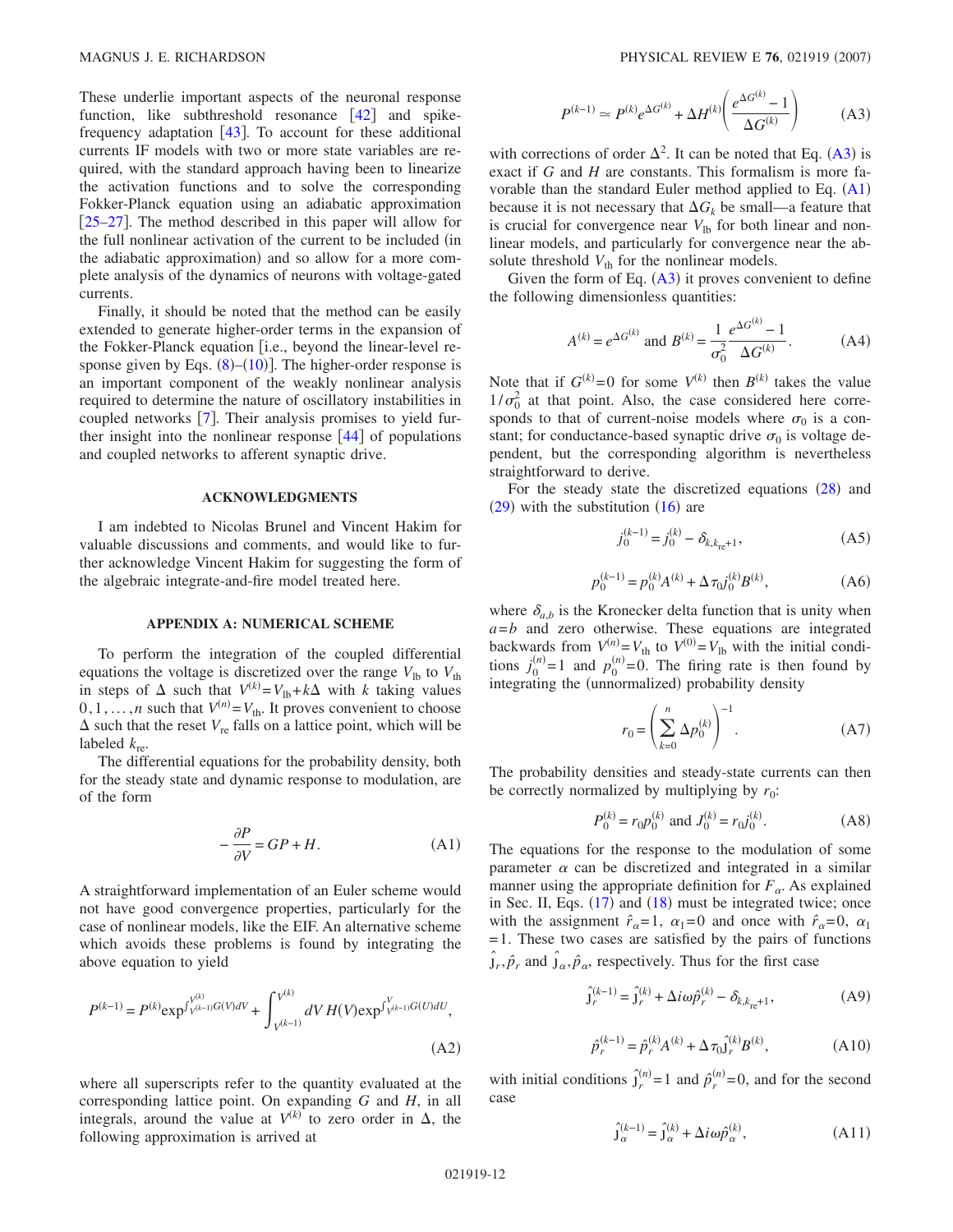FIRING-RATE RESPONSE OF LINEAR AND NONLINEAR ...

$$
\hat{p}_{\alpha}^{(k-1)} = \hat{p}_{\alpha}^{(k)} A^{(k)} + \Delta \tau_0(\hat{\mathbf{j}}_{\alpha}^{(k)} + f_{\alpha}^{(k)}) B^{(k)}, \tag{A12}
$$

with initial conditions  $\hat{j}_{\alpha}^{(n)}=0$ ,  $\hat{p}_{\alpha}^{(n)}=0$  and where the inhomogeneous term  $f_{\alpha}^{(k)} = F_{\alpha}^{(k)'} / \alpha_1$  is calculated using the correctly normalized probability density  $P_0$ . From result ([24](#page-2-7)) the firing-rate modulation is given by

$$
\hat{r}_{\alpha} = -\alpha_1 \hat{\mathbf{J}}_{\alpha}^{(0)} / \hat{\mathbf{J}}_{r}^{(0)}.
$$
\n(A13)

With this quantity the correct combination of the two solutions can be found to yield the full current modulation and probability density

$$
\hat{J}_{\alpha}^{(k)} = \hat{r}_{\alpha} \hat{J}_{r}^{(k)} + \alpha_1 \hat{J}_{\alpha}^{(k)}, \qquad (A14)
$$

$$
\hat{P}_{\alpha}^{(k)} = \hat{r}_{\alpha} \hat{p}_r^{(k)} + \alpha_1 \hat{p}_{\alpha}^{(k)}.
$$
\n(A15)

The MATLAB code for this example is available on request.

## **APPENDIX B: HIGH-FREQUENCY LIMITS**

Here the asymptotic forms for the firing-rate response will be extracted for the high-frequency limit. The case of the LIF model will first be addressed, followed by the nonlinear IF models. The method is cast in a form which is applicable to both additive current noise and multiplicative conductance noise.

#### **1. High-frequency response of the leaky IF model**

In the following it is assumed that the noise strength  $\sigma_0$  is voltage dependent so as to allow for both the cases of current and conductance noise to be simultaneously considered; the current-noise case being recovered by replacing  $\sigma_0(V)$  by its constant value.

<span id="page-12-4"></span>Starting with the modulated current  $(31)$  $(31)$  $(31)$ , at threshold  $\hat{P}_\alpha = 0$ , and so

$$
\hat{r}_{\alpha} = -\frac{\sigma_0^2}{\tau_0} (V_{\text{th}}) \frac{\partial \hat{P}_{\alpha}}{\partial V} \Big|_{\text{th}} - F_{\alpha} (V_{\text{th}}). \tag{B1}
$$

To calculate the firing-rate modulation it is necessary to extract the derivative of  $\hat{P}_\alpha$  at threshold. It is possible to do this without having to fully solve Eq.  $(26)$  $(26)$  $(26)$  through the laborious matching of boundary conditions, as will now be shown.

<span id="page-12-0"></span>The solution of the modulation equation ([12](#page-1-6))  $\hat{P}_\alpha$  can be separated into a particular integral  $\hat{Q}_{\alpha}$  and complementary function  $\hat{\phi}_{\alpha}$  which satisfy

$$
i\omega \hat{Q}_{\alpha} = \mathcal{L}\hat{Q}_{\alpha} + \frac{\partial F_{\alpha}}{\partial V},
$$
 (B2)

$$
i\omega\hat{\phi}_{\alpha} = \mathcal{L}\hat{\phi}_{\alpha},\tag{B3}
$$

<span id="page-12-3"></span><span id="page-12-1"></span>respectively. In the large  $\omega \tau_0$  limit, Eq. ([B2](#page-12-0)) yields

$$
\hat{Q}_{\alpha} = \frac{1}{i\omega} \frac{\partial F_{\alpha}}{\partial V}.
$$
\n(B4)

In the same limit a solution for Eq. ([B3](#page-12-1)) of the form  $\hat{\phi}_{\alpha}$  $\propto e^{\chi}$  can be expanded in powers of  $\chi$ 

$$
i\omega = \frac{\sigma_0^2}{\tau_0} \left(\frac{\partial \chi}{\partial V}\right)^2 + O(\chi)
$$
 (B5)

<span id="page-12-5"></span>so that to leading order

$$
\frac{\partial \chi_{\pm}}{\partial V} \simeq \pm e^{i\pi/4} \sqrt{\frac{\omega \tau_0}{\sigma_0^2}}.
$$
 (B6)

In the large  $\omega \tau_0$  limit it is the growing solution  $\chi_+$  that will dominate the complementary function near the voltage threshold  $V_{th}$ ,

$$
\hat{\phi}_{\alpha} = \kappa e^{\chi_{+} - \chi_{\text{th}}},\tag{B7}
$$

<span id="page-12-2"></span>where  $\kappa$  is a constant to be determined and  $\chi_{\text{th}} = \chi(V_{\text{th}})$ .

The boundary conditions are now imposed, the first being that at threshold  $\hat{P}_{\alpha}$  vanishes. From Eq. ([B7](#page-12-2)) the constant  $\kappa$ is found to be  $\kappa = -\hat{Q}_{\alpha}(V_{\text{th}})$  which is fixed by Eq. ([B4](#page-12-3)). The derivative of  $\hat{P}$  at threshold required for the firing-rate modulation via Eq.  $(B1)$  $(B1)$  $(B1)$  may now be found. Thus

$$
\left. \frac{\partial \hat{P}_{\alpha}}{\partial V} \right|_{\text{th}} = \kappa \left. \frac{\partial \chi_{+}}{\partial V} \right|_{\text{th}} + O\left(\frac{1}{\omega}\right),\tag{B8}
$$

which, on using the result  $(B6)$  $(B6)$  $(B6)$  and substituting for  $\kappa$ , yields

$$
\hat{r}_{\alpha} = e^{-i\pi/4} \sqrt{\frac{\sigma_0^2(V_{\text{th}})}{\omega \tau_0}} \left. \frac{\partial F_{\alpha}}{\partial V} \right|_{\text{th}} - F_{\alpha}(V_{\text{th}}), \tag{B9}
$$

from which the full range of modulated responses for the LIF in the high-frequency limit can be extracted.

#### **2. High-frequency response of nonlinear IF models**

A simple argument exists  $\lceil 31 \rceil$  $\lceil 31 \rceil$  $\lceil 31 \rceil$  for extracting the highfrequency response of the EIF model to current or noise modulation. However, for conductance modulation, or other modulations that explicitly include voltage terms, this argument must be generalized and is given here for models of the form  $(40)$  $(40)$  $(40)$ .

First the scaling of the steady-state probability density as a function of the average firing rate  $r_0$  is required. From the current equation

$$
0 = \tau_0 J_0 + \frac{\partial}{\partial V} (\sigma_0^2 P_0) + (V - E_0 - \psi) P_0, \quad (B10)
$$

<span id="page-12-6"></span>where  $\sigma_0(V)$  could be voltage dependent (to include the case of conductance-based noise) and where  $\psi$  generates the spike. For the case of current-based noise  $\sigma_0$  is constant,  $\tau_L = \tau_0$  and definition ([48](#page-5-6)) is recovered.

<span id="page-12-7"></span>From Eq. ([B10](#page-12-6)) it is seen that in the large *V* limit the steady-state distribution scales as

$$
P_0 = \frac{r_0 \tau_0}{\psi} + O\left(\frac{1}{\psi^2}\right). \tag{B11}
$$

For the time-dependent case the current equation is of the form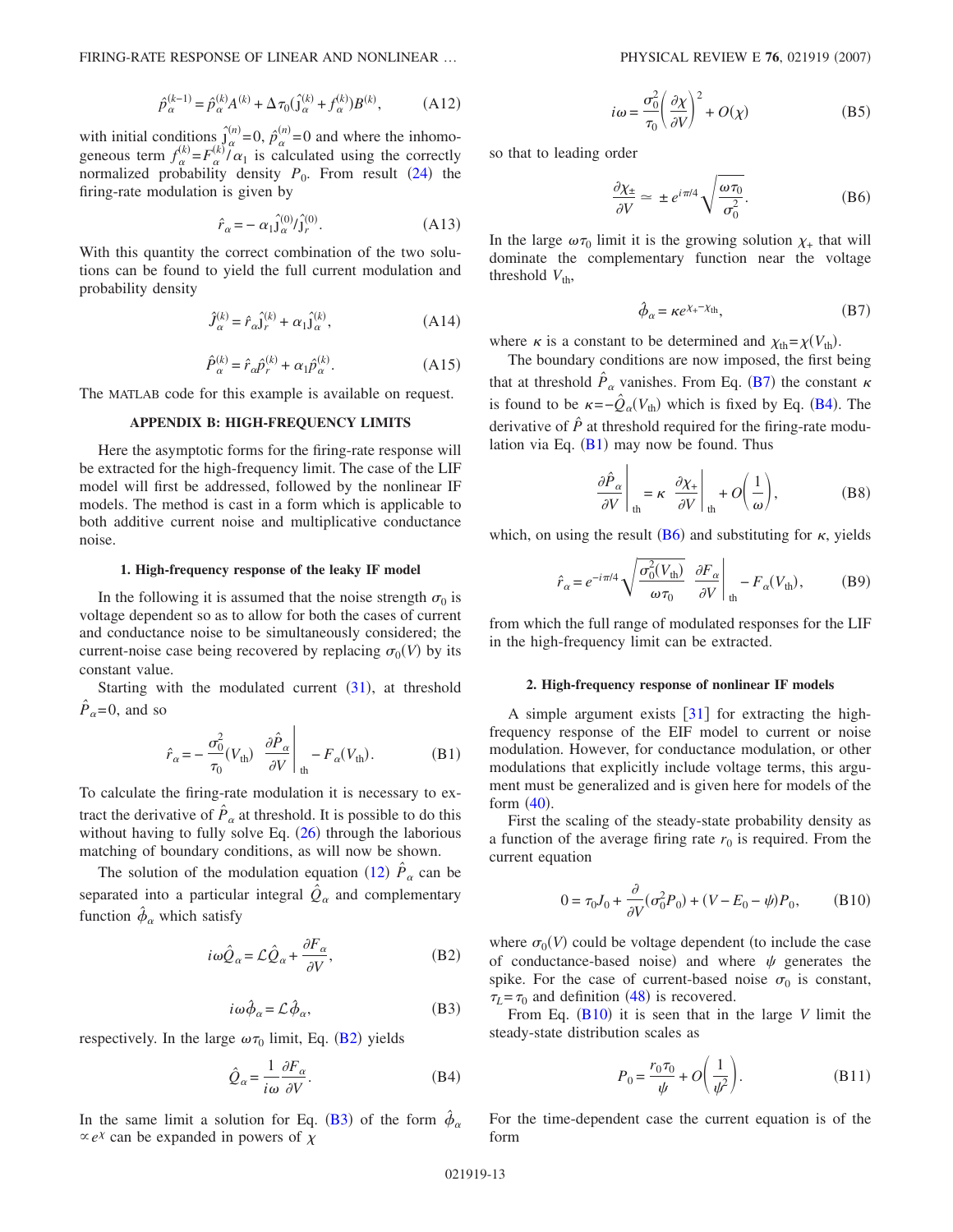$$
\tau_0 \hat{J}_\alpha = \psi \hat{P}_\alpha - \frac{\partial}{\partial V} (\sigma_0^2 \hat{P}_\alpha) - (V - E_0) \hat{P}_\alpha - \tau_0 F_\alpha, \quad (B12)
$$

<span id="page-13-35"></span>so that in the large *V* limit the firing-rate modulation  $\hat{r}_{\alpha}$  $=\hat{J}_{\alpha}(V \rightarrow \infty)$  becomes

$$
\tau_0 \hat{r}_\alpha = \lim_{V \to \infty} (\psi \hat{P}_\alpha - \tau_0 F_\alpha)
$$
 (B13)

and in most cases  $F_\alpha(V)$  tends to zero in this limit by virtue of Eq.  $(B11)$  $(B11)$  $(B11)$ . Hence to calculate the rate modulation the quantity  $\psi \hat{P}_\alpha$  must be found in the limit of large voltages. However, it is also the limit of large frequency that is of interest and both these terms, together with the inhomogeneous term, must be included in the analysis. Hence the Fokker-Planck equation ([40](#page-5-5)) for the modulation becomes

$$
i\omega\tau_0\hat{P}_\alpha + \frac{\partial\psi\hat{P}_\alpha}{\partial V} \simeq \tau_0\frac{\partial F_\alpha}{\partial V}.
$$
 (B14)

<span id="page-13-33"></span>Dividing both sides of this equation by  $\omega \tau_0 / \psi$  allows for a variable *m* that satisfies

$$
\frac{dm}{dV} = -\frac{\omega \tau_0}{\psi} \tag{B15}
$$

to be defined. Note that for the limit of large voltage  $m \rightarrow 0$ and for large frequencies  $m \rightarrow \infty$ . On substituting the variable *m* for the voltage *V*, Eq.  $(B14)$  $(B14)$  $(B14)$  simplifies to

$$
\frac{\partial \psi \hat{P}_{\alpha}}{\partial m} - i \psi \hat{P}_{\alpha} \simeq \tau_0 \frac{\partial F_{\alpha}}{\partial m}.
$$
 (B16)

On multiplying by  $e^{-(i+s)m}$  where *s* is small and positive, integrating over the range from  $m=0$  to  $m=\infty$  and then setting  $s$  to zero, the following result required for Eq.  $(B13)$  $(B13)$  $(B13)$  is obtained

$$
\lim_{V \to \infty} \psi \hat{P}_{\alpha} = -\lim_{s \to 0} \tau_0 \int_0^{\infty} dm \, e^{-(i+s)m} \frac{\partial F_{\alpha}}{\partial m}, \qquad (B17)
$$

<span id="page-13-36"></span><span id="page-13-34"></span>which allows the firing-rate modulation in the highfrequency domain to be written in a pleasingly compact form:

$$
\hat{r}_{\alpha} = \frac{1}{i} \lim_{s \to 0} \int_0^{\infty} dm \, e^{-(i+s)m} F_{\alpha}(m), \tag{B18}
$$

though the expanded form of Eqs.  $(B17)$  $(B17)$  $(B17)$  and  $(B13)$  $(B13)$  $(B13)$  is sometimes easier to use.

- <span id="page-13-0"></span>[1] L. Lapicque, J. Physiol. Pathol. Gen. 9, 620 (1907).
- <span id="page-13-1"></span>[2] R. B. Stein, Biophys. J. 5, 173 (1965).
- <span id="page-13-2"></span>[3] R. B. Stein, Biophys. J. 7, 37 (1967).
- <span id="page-13-3"></span>[4] B. Lindner, J. Garcia-Ojalvo, A. Neiman, and L. Schimansky-Geier, Phys. Rep. 392, 321 (2004).
- [5] A. N. Burkitt, Biol. Cybern. 95, 1 (2006).
- <span id="page-13-4"></span>[6] A. N. Burkitt, Biol. Cybern. 95, 97 (2006).
- <span id="page-13-5"></span>[7] N. Brunel and V. Hakim, Neural Comput. 11, 1621 (1999).
- <span id="page-13-20"></span>[8] N. Brunel, J. Comput. Neurosci. 8, 183 (2000).
- <span id="page-13-6"></span>[9] W. Gerstner, Neural Comput. 12, 43 (2000).
- <span id="page-13-7"></span>[10] H. Risken *The Fokker-Planck Equation* (Springer-Verlag, Berlin, Heidelberg, New York, 1996).
- <span id="page-13-8"></span>11 P. I. M. Johannesma, in *Neural Networks*, edited by E. R. Caianiello (Springer, New York, 1968), pp. 116-144.
- <span id="page-13-9"></span>12 L. M. Ricciardi, *Diffusion Processes and Related Topics in* Biology (Springer, Berlin, Heidelberg, New York, 1977).
- <span id="page-13-10"></span>[13] N. Brunel, F. S. Chance, N. Fourcaud, and L. F. Abbott, Phys. Rev. Lett. **86**, 2186 (2001).
- [14] N. Fourcaud and N. Brunel, Neural Comput. 14, 2057 (2002).
- <span id="page-13-11"></span>15 R. Moreno-Bote and N. Parga, Phys. Rev. Lett. **92**, 028102  $(2004).$
- <span id="page-13-12"></span>[16] R. Moreno, J. de la Rocha, A. Renart, and N. Parga, Phys. Rev. Lett. **89**, 288101 (2002).
- <span id="page-13-13"></span>[17] P. Lansky and V. Lanska, Biol. Cybern. **56**, 19 (1987).
- <span id="page-13-31"></span>[18] M. J. E. Richardson, Phys. Rev. E 69, 051918 (2004).
- <span id="page-13-14"></span>19 R. Moreno-Bote and N. Parga, Phys. Rev. Lett. **94**, 088103  $(2005).$
- <span id="page-13-15"></span>[20] G. B. Ermentrout, Neural Comput. 8, 979 (1996).
- 21 B. S. Gutkin and G. B. Ermentrout, Neural Comput. **10**, 1047  $(1998).$
- <span id="page-13-24"></span>[22] B. Lindner and A. Longtin, Neural Comput. **15**, 1761 (2003).
- <span id="page-13-29"></span>23 N. Fourcaud-Trocmé, D. Hansel, C. van Vresswijk, and N. Brunel, J. Neurosci. **23**, 11628 (2003).
- <span id="page-13-16"></span>[24] N. Brunel and P. Latham, Neural Comput. **15**, 2281 (2003).
- <span id="page-13-17"></span>[25] M. J. E. Richardson, N. Brunel, and V. Hakim, J. Neurophysiol. **89**, 2538 (2003).
- [26] N. Brunel, V. Hakim, and M. J. E. Richardson, Phys. Rev. E 67, 051916 (2003).
- <span id="page-13-18"></span>[27] G. Gigante, M. Mattia, and P. Del Giudice, Phys. Rev. Lett. 98, 148101 (2007).
- <span id="page-13-19"></span>[28] B. W. Knight, J. Gen. Physiol. 59, 734 (1972).
- <span id="page-13-21"></span>29 B. Lindner and L. Schimansky-Geier, Phys. Rev. Lett. **86**, 2934 (2001).
- [30] G. Silberberg, M. Bethge, H. Markram, K. Pawelzik, and M. Tsodyks, J. Neurophysiol. **91**, 704 (2004).
- <span id="page-13-22"></span>31 N. Fourcaud-Trocme and N. Brunel, J. Comput. Neurosci. **18**, 311 (2005).
- <span id="page-13-23"></span>[32] B. Doiron, B. Lindner, A. Longtin, L. Maler, and J. Bastian, Phys. Rev. Lett. 93, 048101 (2004).
- [33] B. Lindner, L. Schimansky-Geier, and A. Longtin, Phys. Rev. E 66, 031916 (2002).
- <span id="page-13-25"></span>[34] S. Fusi and M. Mattia, Neural Comput. 11, 633 (1999).
- <span id="page-13-26"></span>[35] A. Rauch, G. La Camera, H. R. Luscher, W. Senn, and S. Fusi, J. Neurophysiol. **90**, 1598 (2003).
- <span id="page-13-27"></span>[36] A. N. Burkitt, Biol. Cybern. 85, 247 (2001).
- <span id="page-13-28"></span>37 M. J. E. Richardson and W. Gerstner, Neural Comput. **17**, 923  $(2005).$
- <span id="page-13-30"></span>[38] A. L. Hodgkin and A. F. Huxley, J. Physiol. (London) 117, 500 (1952).
- <span id="page-13-32"></span>39 M. J. E. Richardson and W. Gerstner, Chaos **16**, 026106